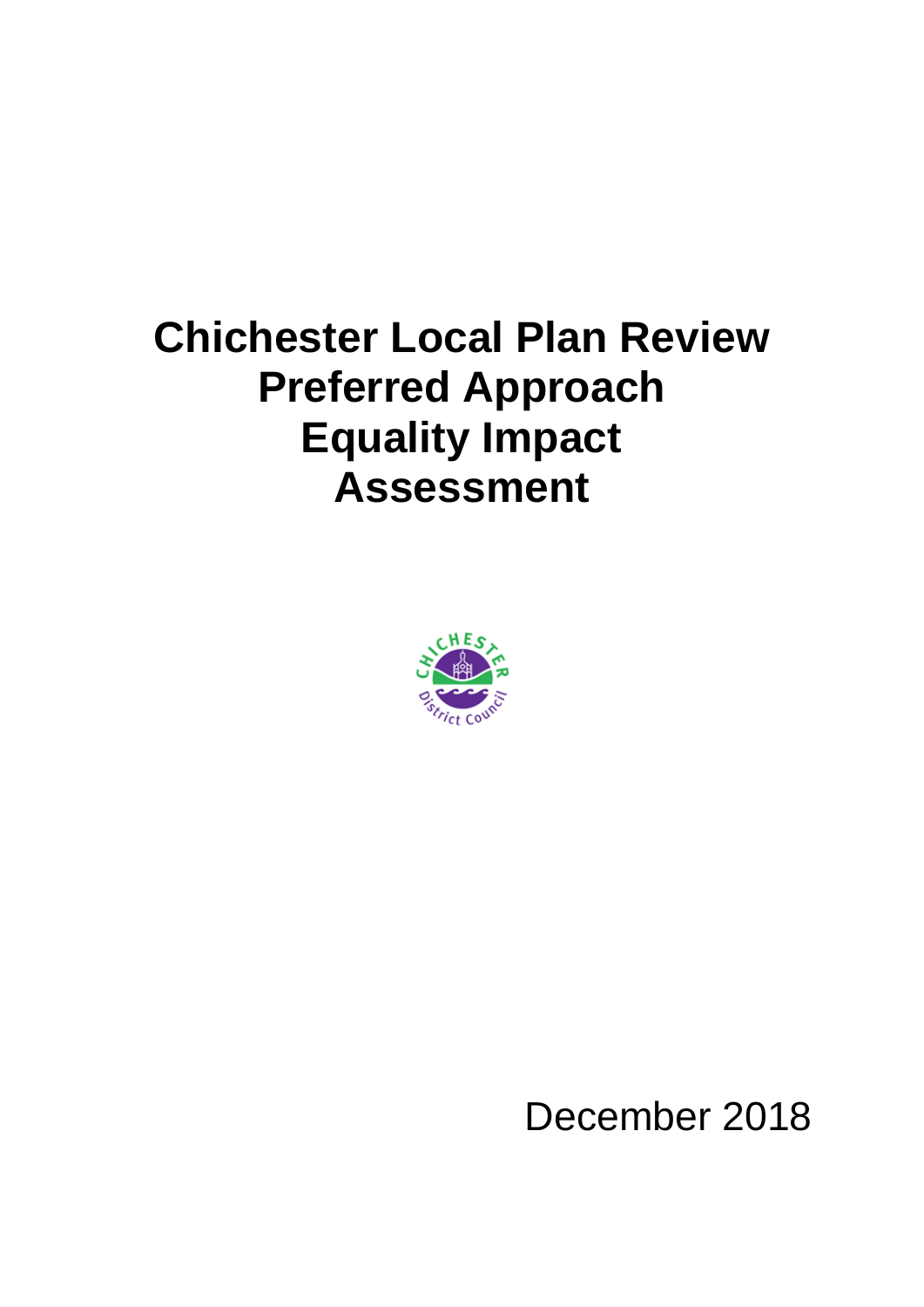## **Contents**

| ٠r<br>e.<br>v |
|---------------|
|---------------|

| 1 <sub>1</sub> | <b>Introduction</b>                           | 3  |
|----------------|-----------------------------------------------|----|
| 2.             | <b>What is an Equality Impact Assessment?</b> | 6  |
| 3.             | <b>Equality Impact Assessment Methodology</b> | 8  |
| 4.             | <b>Initial Screening</b>                      | 8  |
| 5 <sub>1</sub> | <b>Assessment of the Public Engagement</b>    | 13 |
| 6.             | <b>Assessing the Local Plan Policies</b>      | 14 |

## **Appendices**

|  | Appendix One: Policy Impact Assessments | 16 |
|--|-----------------------------------------|----|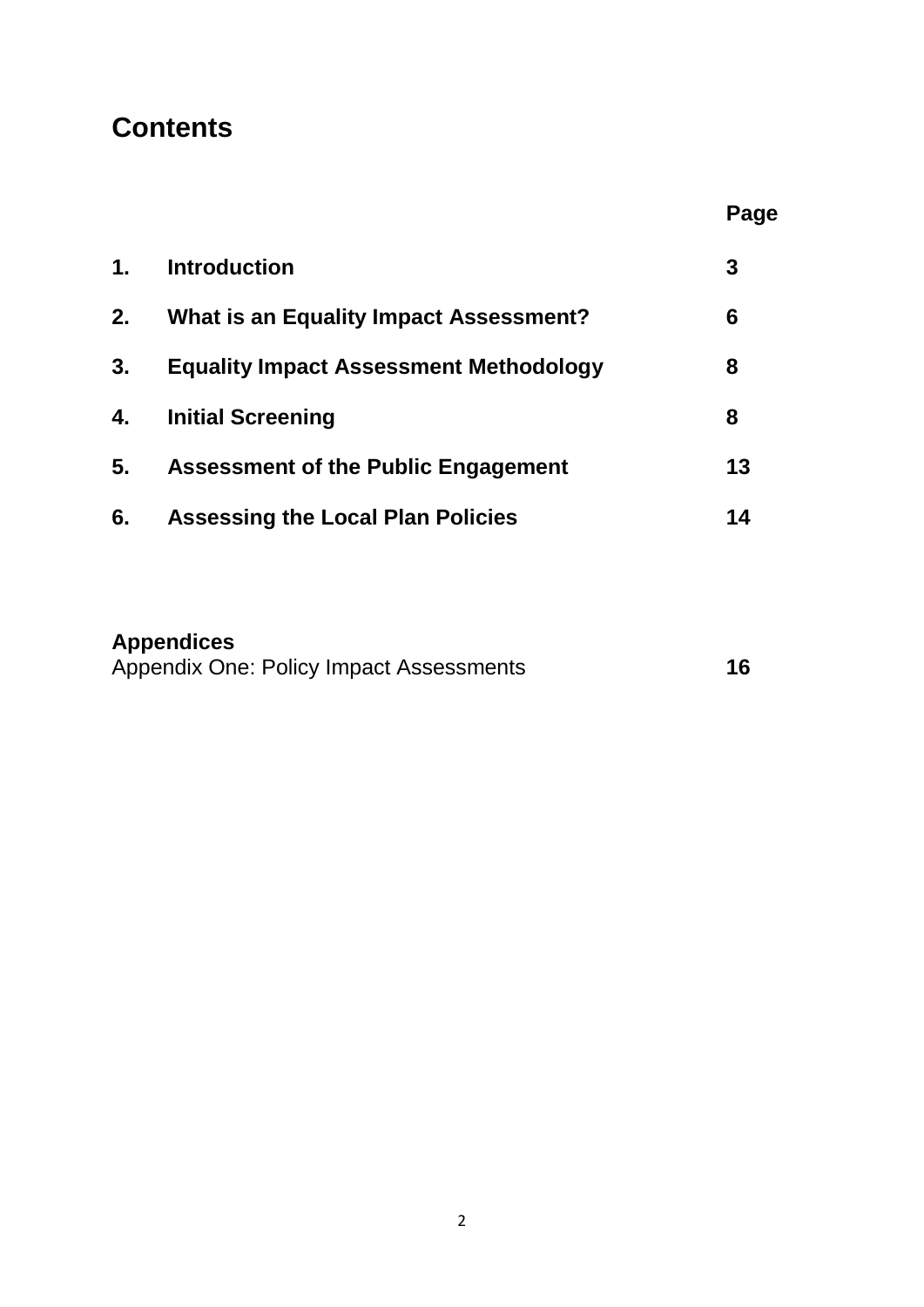## **1. Introduction**

- 1.1 The Chichester Local Plan Review Preferred Approach consultation is the second stage of the Chichester Local Plan Review. When complete, the Local Plan Review will update and replace the adopted Chichester Local Plan: Key Policies 2014-2029 and will provide the policy framework for planning and development in the District outside the South Downs National Park in the period up to 2035.
- 1.2 Chichester District Council adopted the Chichester Local Plan: Key Policies (2014-2029) in July 2015. However, at the Local Plan examination, the Government appointed Inspector concluded that the Plan fell short of meeting the full housing needs for the area. The Council were therefore required to commit to undertaking a Local Plan Review within 5 years to aim to ensure that the plan area's housing needs are fully met.
- 1.3 The Chichester Local Plan Review Preferred Approach consultation is the next stage of the review work and provides an opportunity for everyone to have a say on the preferred approach to meeting future growth within the Plan area. Statutory bodies, Town and Parish Councils and everyone who lives, works or visits the area are all being asked for their comments. The Preferred Approach version of the Local Plan sets out the overarching vision for development within the Plan area as well as identifying strategic locations suitable for development and proposed policies to meet the development needs of the Plan area.
- 1.4 The Equality Act 2010 requires local authorities to consider how their policies and decisions impact disadvantaged groups and how it will minimise this impact. The Council will undertake this through this Equalities Impact Assessment.
- 1.5 This report considers the impact of the vision and objectives and the policies contained in the Local Plan Preferred Approach and assesses these for the likely impact on the Protected Characteristic groups identified within the Equality Act 2010:
	- Race/ethnicity
	- Religious faith or belief (including lack of)
	- Disability
	- Gender
	- Sexual orientation
	- $\bullet$  Age
	- Gender reassignment
	- Marriage and civil partnership
	- Pregnancy and maternity
- 1.6 This assessment is a management tool that makes sure that policies and working practices do not discriminate against certain groups and ensures that opportunities to enhance equality are taken.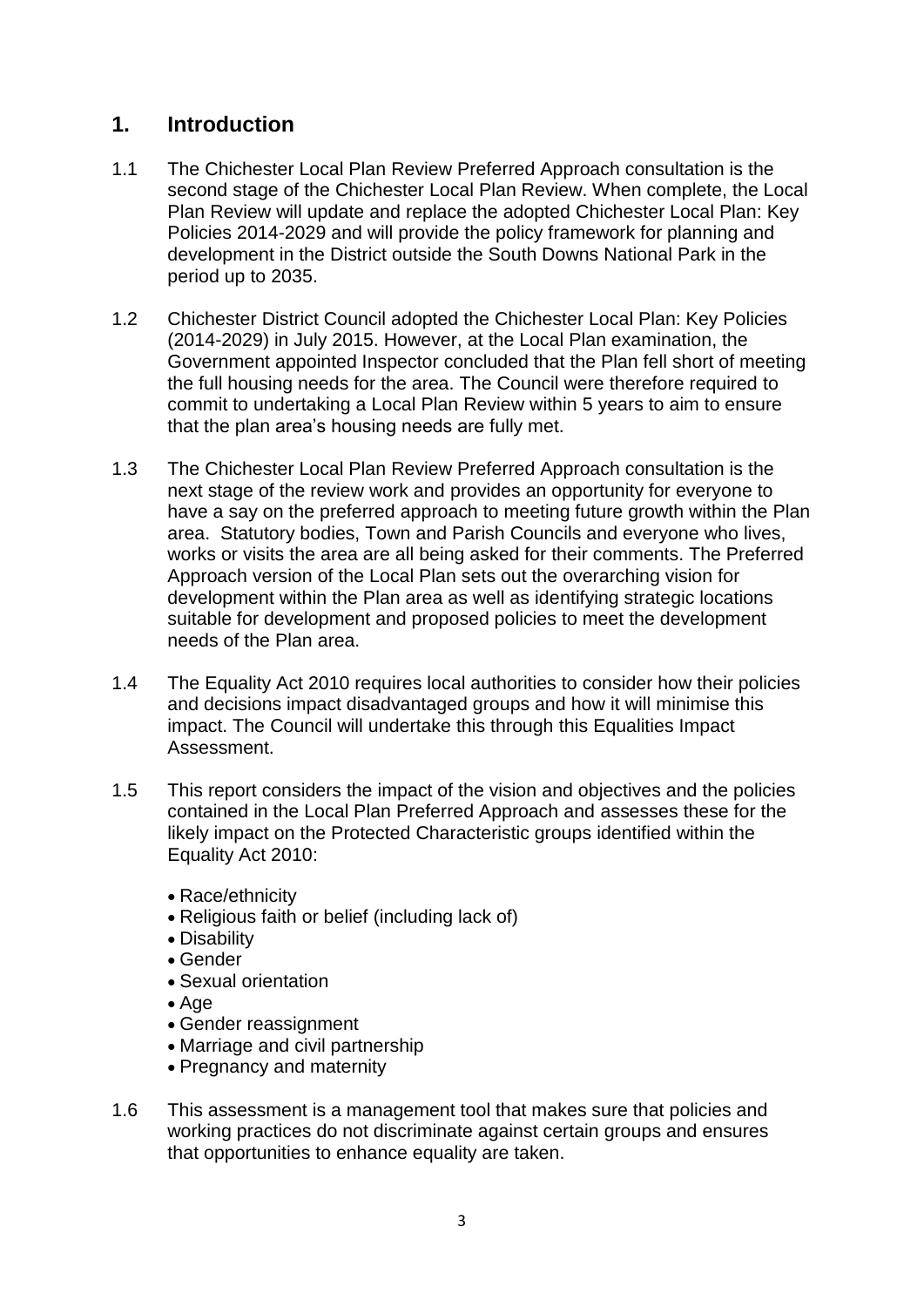1.7 To aid the preparation of the Local Plan Review and to make sure the relevant regulations are complied with the following timetable has been prepared:

| <b>Preferred Approach Consultation</b>                                          | December 2018/January 2019  |
|---------------------------------------------------------------------------------|-----------------------------|
| Approval of Statutory Public Consultation<br>DPD for consultation (Publication) | Cabinet/Council - July 2019 |
| <b>Statutory Public Consultation document</b><br>(Regs 19 & 20) (Publication)   | September – October 2019    |
| Submission to Secretary of State                                                | December 2019               |
| Examination                                                                     | January 2020                |
| Adoption                                                                        | December 2020               |

**Table 1:** Timetable for Progression of the Chichester Local Plan Review

1.8 The Chichester Local Plan Review Preferred Approach stage includes the following policies which have been assessed:

#### Strategic Policies

- S1 Presumption in Favour of Sustainable Development
- S2 Settlement Hierarchy
- S3 Development Strategy
- S4 Meeting Housing Needs
- S5 Parish Housing Requirements 2016-2035
- S6 Affordable Housing
- S7 Meeting Gypsies, Travellers and Travelling Showpeoples' Needs
- S8 Meeting Employment Land Needs
- S9 Retail Hierarchy and Sequential Approach
- S10 Local Centres, Local and Village Parades
- S11 Addressing Horticultural Needs
- S12 Infrastructure Provision
- S13 Chichester City Development Principles
- S14 Chichester City Transport Strategy
- S15 Goodwood Motor Circuit and Airfield
- S16 Development Within Vicinity of Goodwood Motor Circuit and Airfield
- S17 Thorney Island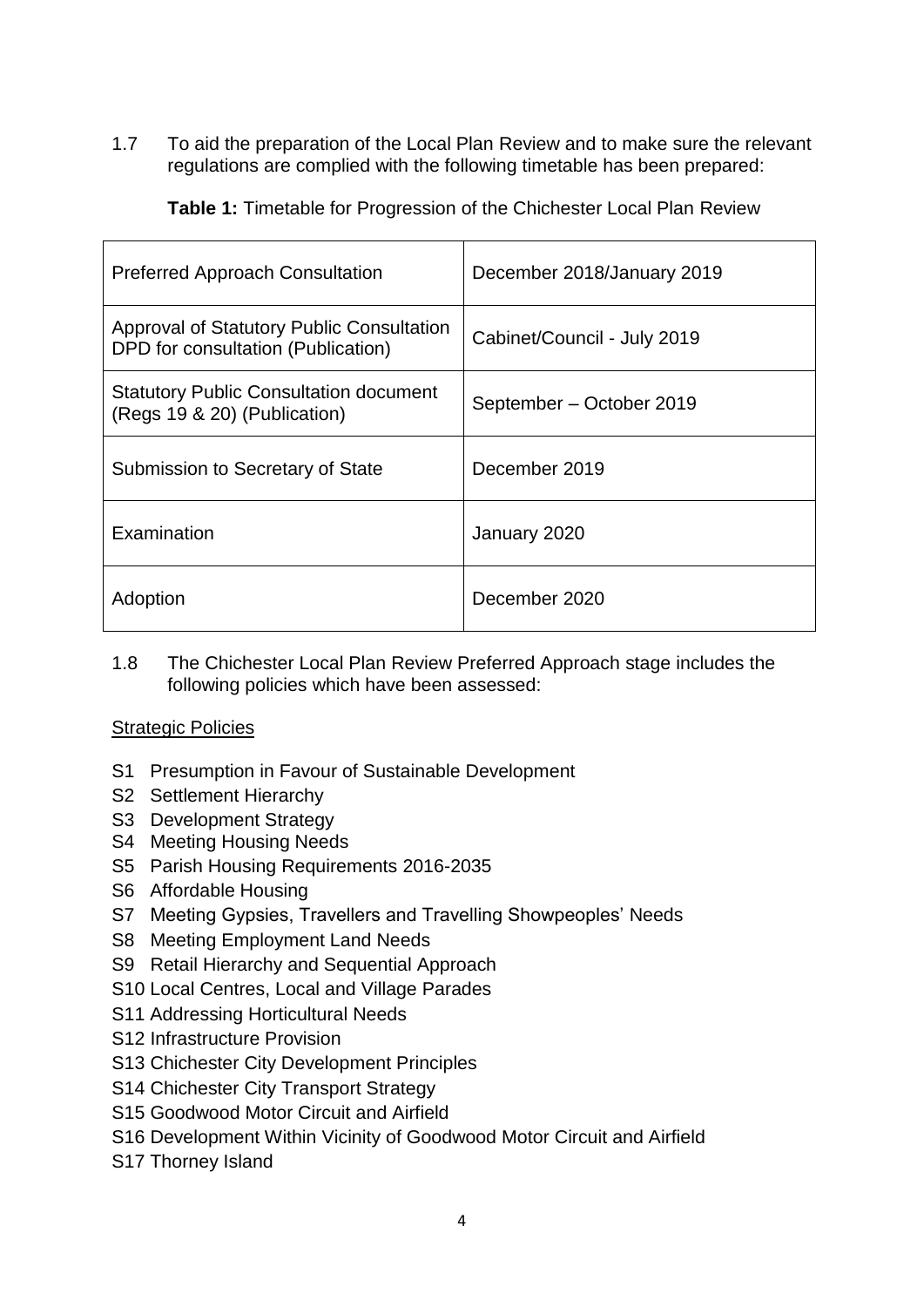- S18 Integrated Coastal Zone Management for the Manhood Peninsula
- S19 North of the Plan Area
- S20 Design
- S21 Health and Wellbeing
- S22 Historic Environment
- S23 Transport and Accessibility
- S24 Countryside
- S25 The Coast
- S26 Natural Environment
- S27 Flood Risk Management
- S28 Pollution
- S29 Green Infrastructure
- S30 Strategic Wildlife Corridors
- S31 Wastewater in the Chichester Harbour and Pagham Harbour Wastewater Treatment Catchment areas
- S32 Design Strategies for Strategic and Major Development Sites
- SA1 Land West of Chichester
- SA2 Land at Shopwyke (Oving Parish)
- SA3 Land East of Chichester
- SA4 Land at Westhampnett/North East Chichester
- SA5 Southern Gateway
- SA6 Land South-West of Chichester (Apuldram and Donnington Parishes)
- SA7 Highgrove Farm, Bosham
- SA8 East Wittering Parish
- SA9 Fishbourne Parish
- SA10 Chidham and Hambrook Parish
- SA11 Hunston Parish
- SA12 Land North of Park Farm, Selsey
- SA13 Southbourne Parish
- SA14 Land west of Tangmere
- SA15 Land at Chichester Business Park, Tangmere

#### Development Management Policies

- DM1 Specialist Housing
- DM2 Housing Mix
- DM3 Housing Density
- DM4 Affordable Housing Exception Sites
- DM5 Accommodation For Gypsies**,** Travellers And Travelling Showpeople
- DM6 Accommodation for Agricultural and other Rural Workers
- DM7 Local and Community Facilities
- DM8 Transport, Accessibility and Parking
- DM9 Existing Employment Sites
- DM10 New Employment Sites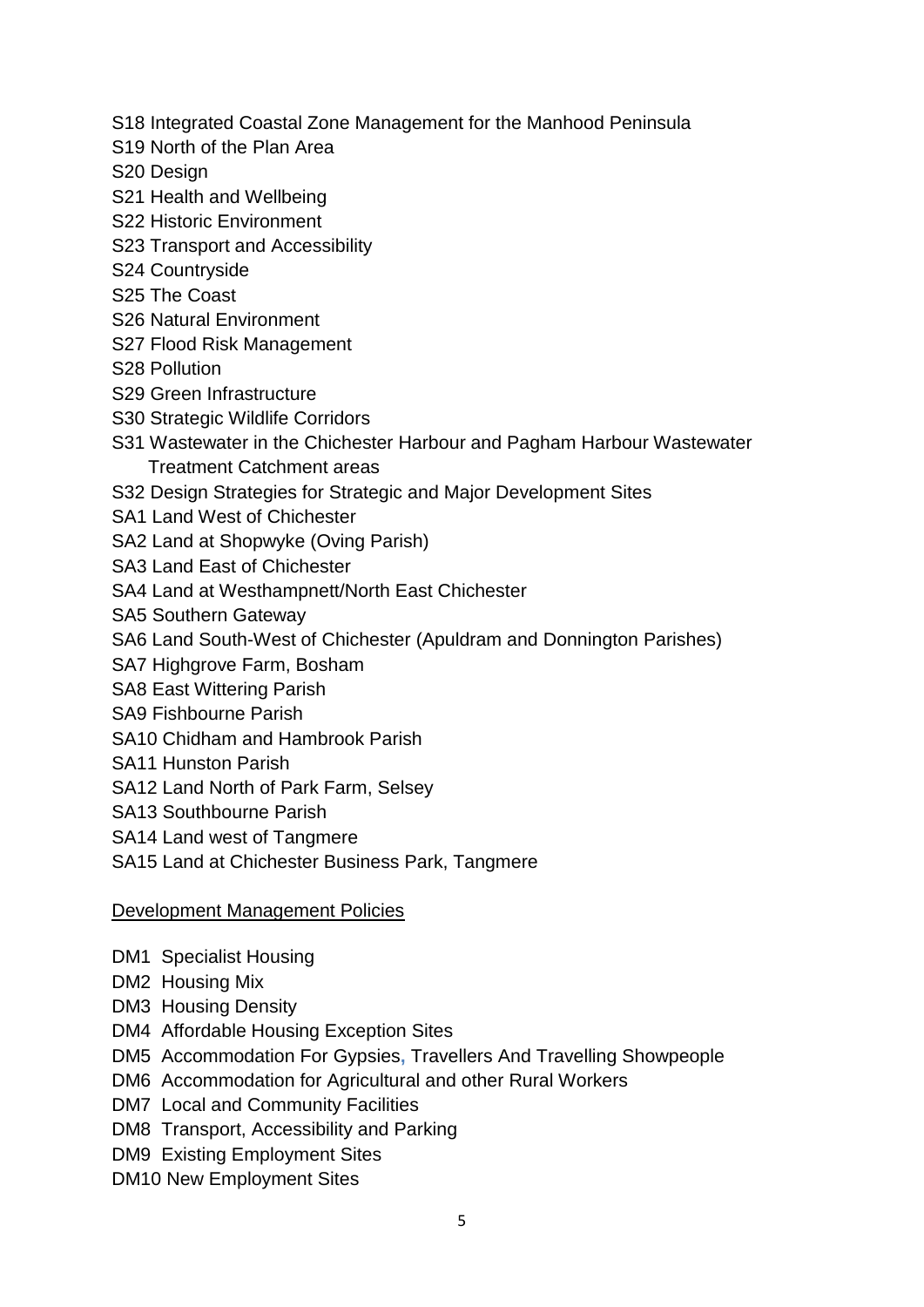- DM11 Town Centre Development
- DM12 Edge and Out of Centre Retail Sites
- DM13 Built Tourist and Leisure Development
- DM14 Caravan and Camping Sites
- DM15 Horticultural Development
- DM16 Sustainable Design and Construction
- DM17 Stand-alone Renewable Energy
- DM18 Flood Risk and Water Management
- DM19 Chichester Harbour Area of Outstanding Natural Beauty (AONB)
- DM20 Development around the Coast
- DM21 Alterations, Change of Use and/or Re-use of Existing Buildings in the **Countryside**
- DM22 Development in the Countryside
- DM23 Lighting
- DM24 Air Quality
- DM25 Noise
- DM26 Contaminated Land
- DM27 Historic Environment
- DM28 Natural Environment
- DM29 Biodiversity
- DM30 Development and Disturbance of Birds in Chichester and Langstone Harbours Special Protection Areas
- DM31 Trees, Hedgerows and Woodlands
- DM32 Green Infrastructure
- DM33 Canals
- DM34 Open Space, Sport and Recreation including Indoor Sports Facilities and Playing Pitches
- DM35 Equestrian Development

## **2. What is an Equality Impact Assessment?**

- 2.1 The Equality Act 2010 was introduced to provide a simple, modern and accessible framework to protect individuals from unfair treatment and promote an equal society. The Equality Act brings together separate pieces of legislation into one single Act simplifying the law and strengthening it in important ways to help tackle discrimination and inequality. The pieces of legislation which have been replaced are:
	- Equal Pay Act 1970
	- Sex Discrimination Act 1975
	- Race Relations Act 1976
	- Disability Discrimination Act 1995
	- Employment Equality (Religion or Belief) Regulations 2003
	- Employment Equality (Sexual Orientation) Regulations 2003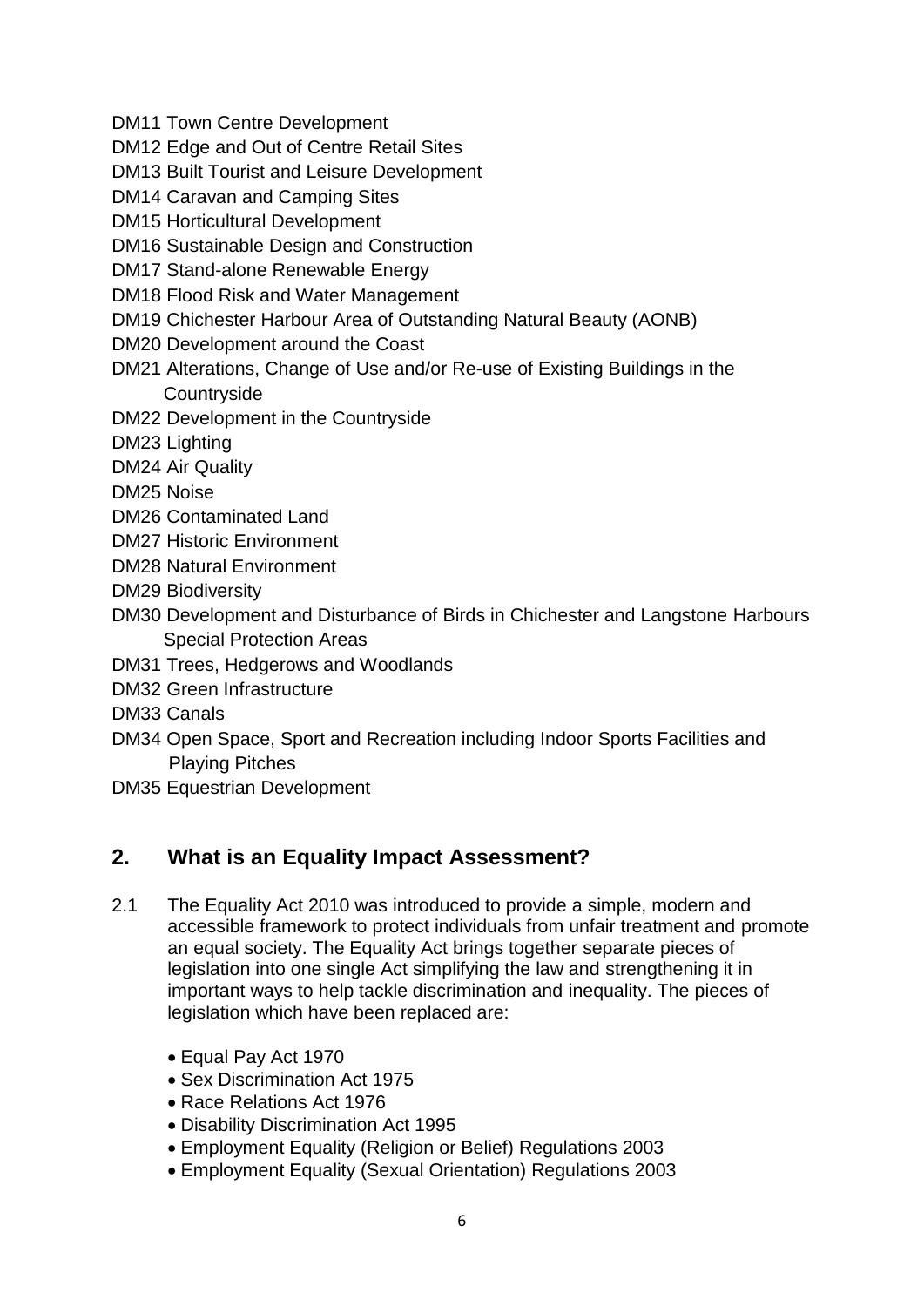- Employment Equality (Age) Regulations 2006
- Equality Act 2006, Part 2
- Equality Act (Sexual Orientation) Regulations 2007
- 2.2 The Equality Act 2010 aims to ensure that everyone has a fair chance in life. It contains a requirement for Local Authorities to consider the diverse needs and requirements of the communities in the District when planning its services. Local Authorities also have a duty under the Race Relations (Amendment) Act, 2000, Disability Discrimination Act, 2005 and the Equality Act, 2006 (Gender Equality) to positively promote race, disability and gender equality.
- 2.3 Equality Impact Assessments have their origin in the Macpherson Enquiry into the Metropolitan Police Force and the subsequent Race Relations (Amendment) Act 2000. There is no longer a public duty under the Equality Act 2010 to complete impact assessments, however many authorities have continued to carry out this function as good practice.
- 2.4 The Equality and Human Rights Commission states that assessing impact on equality involves looking at your equality information and the outcomes of any engagement in order to understand the impact or potential impact of your decisions on people with different protected characteristics.
- 2.5 The Equality Impact Assessment will aim to identify opportunities to promote equality which have been previously used, as well as negative or adverse impact that can be removed or mitigated where they could amount to unlawful discrimination.
- 2.6 The Equality Impact Assessment is not just a method for addressing Discrimination, and the adverse impact of policy delivery, but should also be utilised as a tool to positively promote equal opportunities and to increase access and participation in a good life and good relations.
- 2.7 Chichester District Council has a legal duty to ensure that people have equality of opportunity, and for some groups and individuals this may mean providing adaptations or additional support to enable them to have equality of access.
- 2.8 The Council assesses the impact of those key areas, service delivery and policies that could have potential impacts on the community representative of the protected characteristics.
- 2.9 The cross-cutting nature of equality across planning is widely recognised. National guidance requires that Local Plans take account of the needs of all the community, including particular requirements relating to age, sex, ethnic background, religion, disability or income. In order to create socially inclusive communities, plans should ensure that the impact of development on the social fabric of communities is considered and taken into account.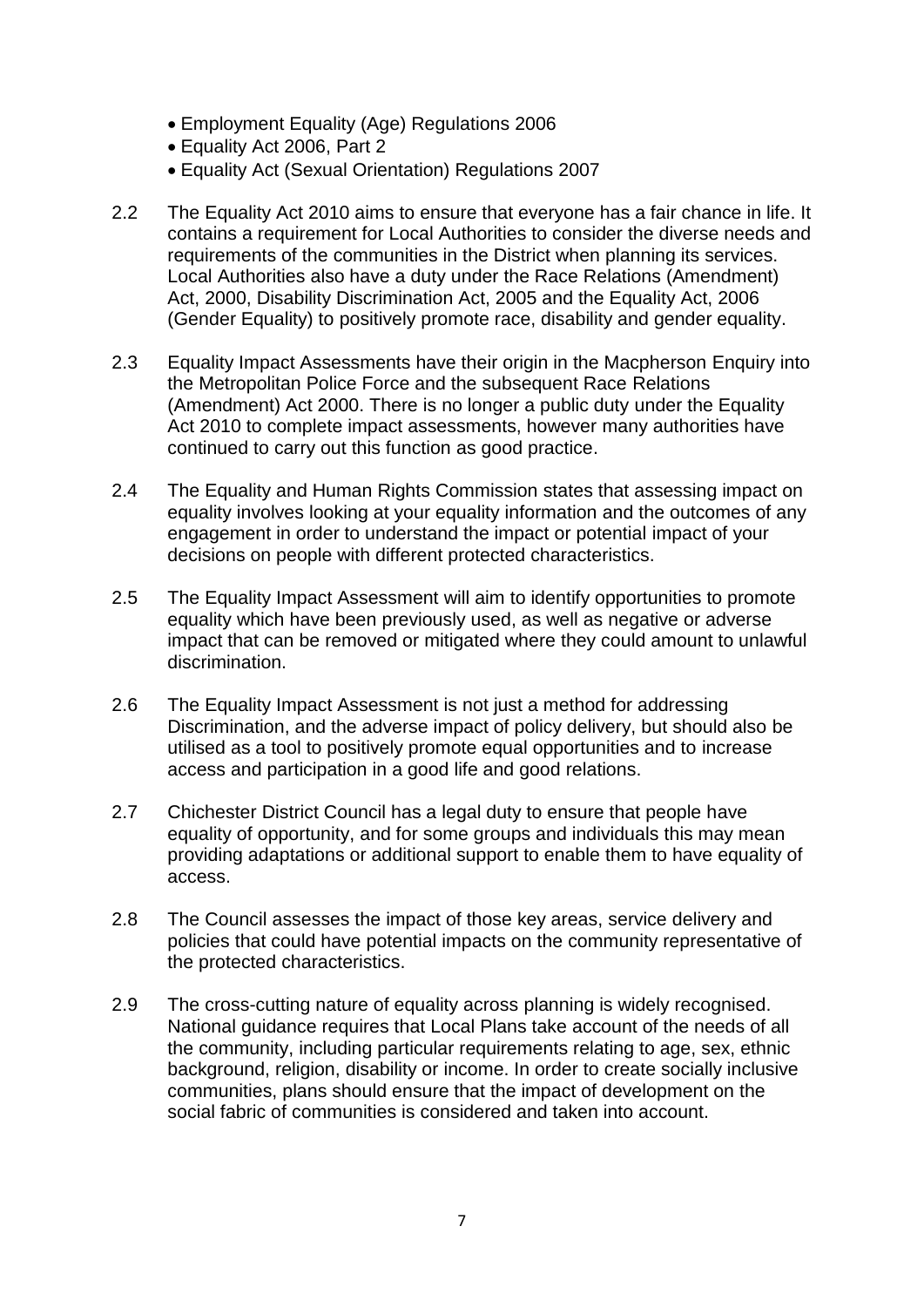## **3. Equality Impact Assessment Methodology**

- 3.1. In assessing the Chichester Local Plan Review Preferred Approach, guidance on preparing Equality Impact Assessments and the use of templates to undertake the assessment has been followed, in particular, that provided by the Equality and Human Rights Commission.
- 3.2. Due to the scope of the Preferred Approach stage of the Local Plan Review it is deemed that an Equality Impact Assessment is required. It has been decided to assess each of the policies listed in paragraph 1.8 individually.
- 3.3. To ensure that Equality Impact Assessments influence policy development, it is proposed to take a two phase approach to assessing the Local Plan Review as it develops. The first phase will scope and assess the policies within the Preferred Approach.
- 3.4. This second phase of the Assessment will look at the policies as they stand in the Pre-Submission Draft. It is not expected that the changes from the Local Plan Review Preferred Approach will be significant in terms of the Protected Characteristics and the aims of the policies will be similar to those in the Preferred Approach. After this stage, changes to the policies should only be minor and not materially affect the assessment. If significant changes are needed a further phase of Equality Impact Assessment may be required.
- 3.5. As part of the Equality Impact Assessment, public consultation and engagement on the Local Plan Review Preferred Approach will be assessed to gauge how well different members of the community have been made aware and informed of the Local Plan Review document.

## **4. Initial Screening**

- 4.1. Initial screening will determine whether or not a full Equality Impact Assessment should be carried out for the area of work.
- 4.2. The key questions which need to be assessed at this stage are:
	- a) What is the Local Plan Review trying to achieve?
	- b) Who will benefit?
	- c) Does the Local Plan Review have the potential to cause any adverse impact or discriminate against different groups in the community?
	- d) Does the activity make a positive contribution to equalities?
- 4.3. To help answer the key questions, it is important to understand the overall scope of the Local Plan Review. This is set out within the 'Vision' for the District and the 'Objectives for realising the Vision'.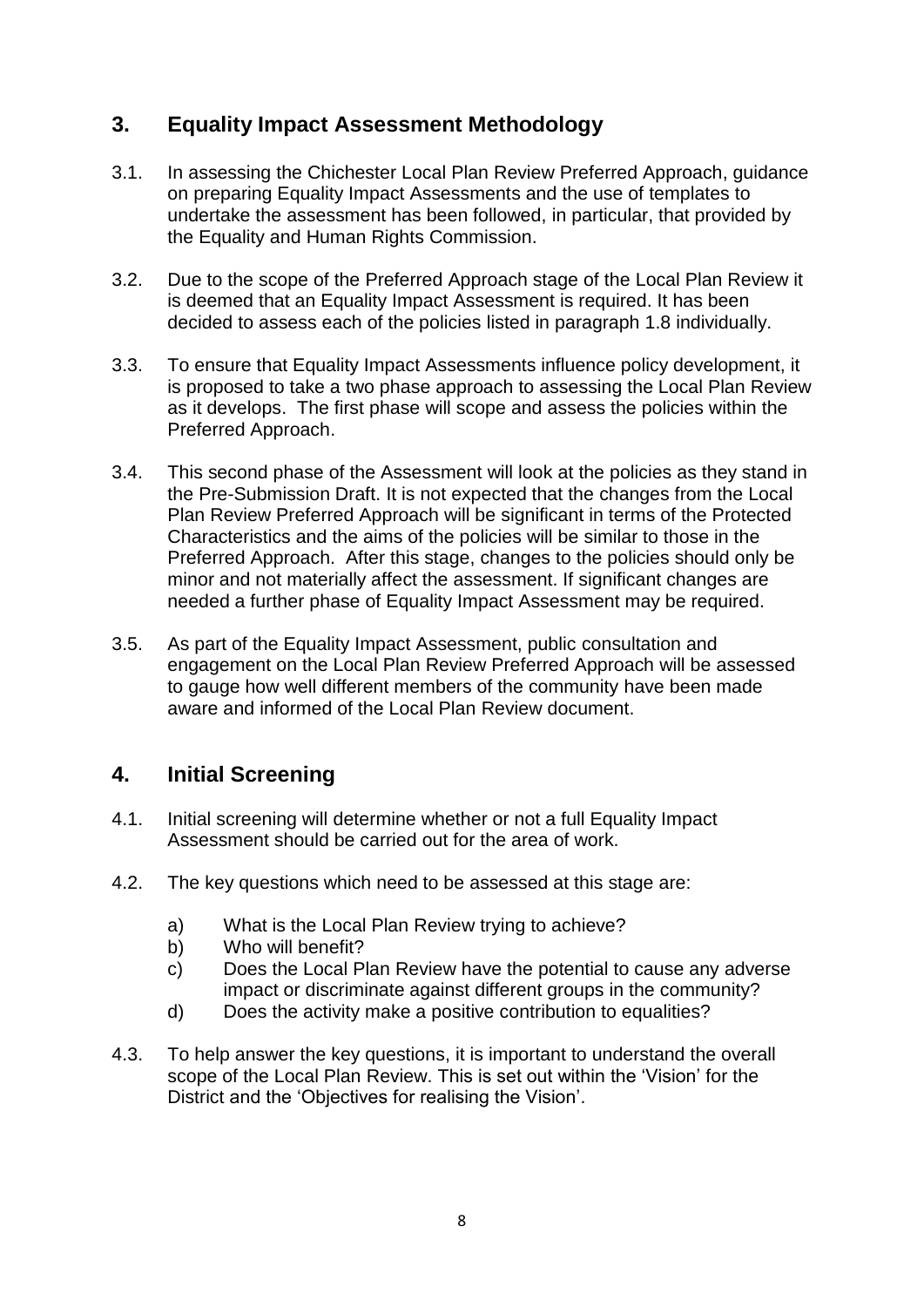#### **Vision**

By 2035, the Plan area will be a place where people can:

- Afford good quality dwellings to suit their incomes, needs, lifestyles and stage of life;
- Find a range of jobs that match different skills and pay levels and meet their aspirations for employment;
- Use their entrepreneurial flair to start and grow creative, innovative and competitive businesses;
- Follow a socially responsible and more environmentally friendly way of life, in the knowledge that the natural environment and biodiversity of the area is being conserved, managed and enhanced ;
- Pursue a healthy lifestyle and benefit from a sense of well-being supported by good access to education, health, leisure, open space and nature, sports and other essential facilities;
- Enjoy a vibrant historic city, thriving towns and villages and areas of attractive, accessible and unspoilt harbours, coast and countryside;
- Have a quality of life that is enriched through opportunities to enjoy our local culture, arts and a conserved and enhanced heritage;
- Live in sustainable neighbourhoods supported by necessary infrastructure and facilities;
- Feel safe and secure:
- Move around safely and conveniently with opportunities to choose alternatives to car travel;
- Take advantage of new communication and information technologies; and
- Feel a sense of community, and empowered to help shape its future.

#### **The Objectives of the Chichester Local Plan Review for realising the Vision to be achieved by 2035:**

#### **Economy**

- Promote economic development to maintain quality of life and competitiveness;
- Develop a dynamic, diverse and knowledge based economy that excels in innovation;
- Develop and maintain a skilled workforce to support long-term competitiveness;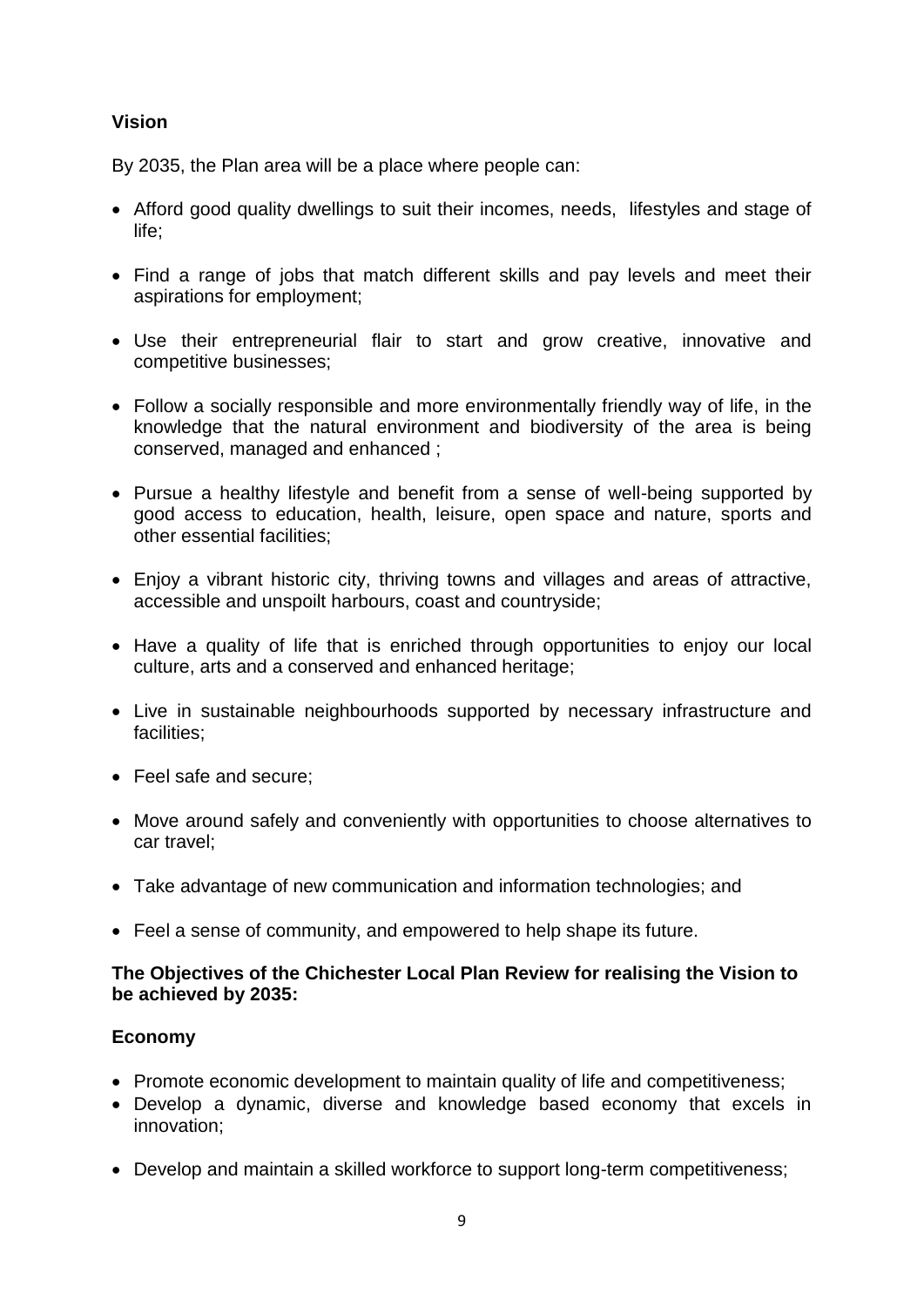- Develop Chichester City's role as a vibrant and sustainable city with a good range of business, leisure and retail types based on the aims of the Chichester Vision;
- In smaller centres, ensure availability of a good range of business and retail types, to serve the local community;
- Enable viability of the rural economy with enhanced diversity of employment opportunities;
- Promote the plan area as a centre for creative and innovative industries, building on our rich arts and heritage base.

#### **Housing and Neighbourhoods**

- Increase housing supply, making provision for new dwellings of the right quality, location, type, size and tenure; including specialist housing for older people;
- Ensure that new dwellings can be easily adapted to meet the needs of wheelchair users and elderly people.
- Increase availability of affordable housing;
- Support neighbourhoods to be safe, clean, build and maintain community spirit and help shape the area in which they live;
- Promote the development of mixed, balanced and well integrated communities;
- Maintain low levels of crime and disorder, improve community safety and work to reduce anti-social behaviour.

#### **Environment**

- Manage a changing environment;
- Protect and enhance wildlife, to prevent biodiversity loss and habitat fragmentation:
- Reduce pollution and improve air quality;
- Minimise the net increase in greenhouse emissions by maximising use of renewable and low carbon energy sources;
- Maximise efficient use of natural resources:
- Conserve and enhance landscape and heritage.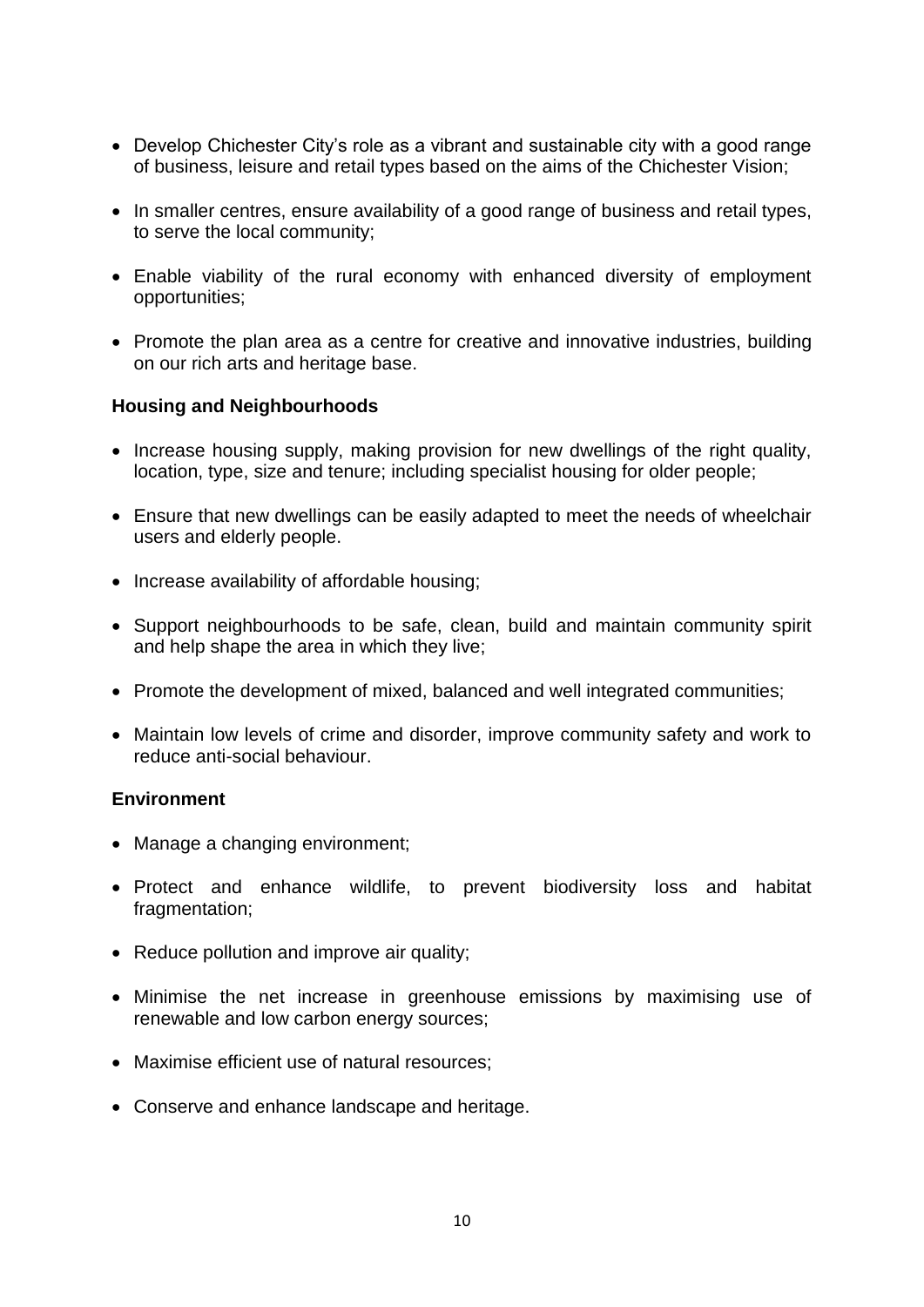#### **Health and Well-Being**

- Encourage healthy and active lifestyles for all, developing accessible health and leisure facilities and linked green spaces;
- Enriched and empowered communities to celebrate the richness of their heritage, the arts and environment;
- Enable the older population to lead healthy, active and independent lifestyles;
- Develop safe and secure living and working environments.

#### **Strategic Infrastructure**

- Highway improvements to mitigate congestion, especially on the A27;
- Achieve a sustainable and integrated transport system through improved cycling networks and links to public transport;
- Reduce the impact of traffic on both communities and the environment through traffic calming and appropriate parking provision;
- Encourage improved access to high speed broadband and new information; and communications technologies.

#### **Wastewater Treatment and Water Supply**

- Improve water efficiency, conservation and storage capacity;
- Ensure good wastewater pipework and sufficient sewage capacity is available, balanced with the need to protect internationally designated habitats.

#### **Water Resource and Flood Risk Management**

- Ensure that water resources are safeguarded;
- Support effective management of local flood risk:
- Minimise flood risk for new and existing development through promotion of Sustainable Drainage Systems (SuDS).
- 4.4. Upon consideration of the Vision and Objectives, it is contended that the Local Plan Review Preferred Approach may have potential to cause adverse impact or discriminate against different groups in the community. As such, the Equality Impact Assessment (EqIA) will be undertaken throughout the process of drafting the policies up to submission of the Local Plan Review.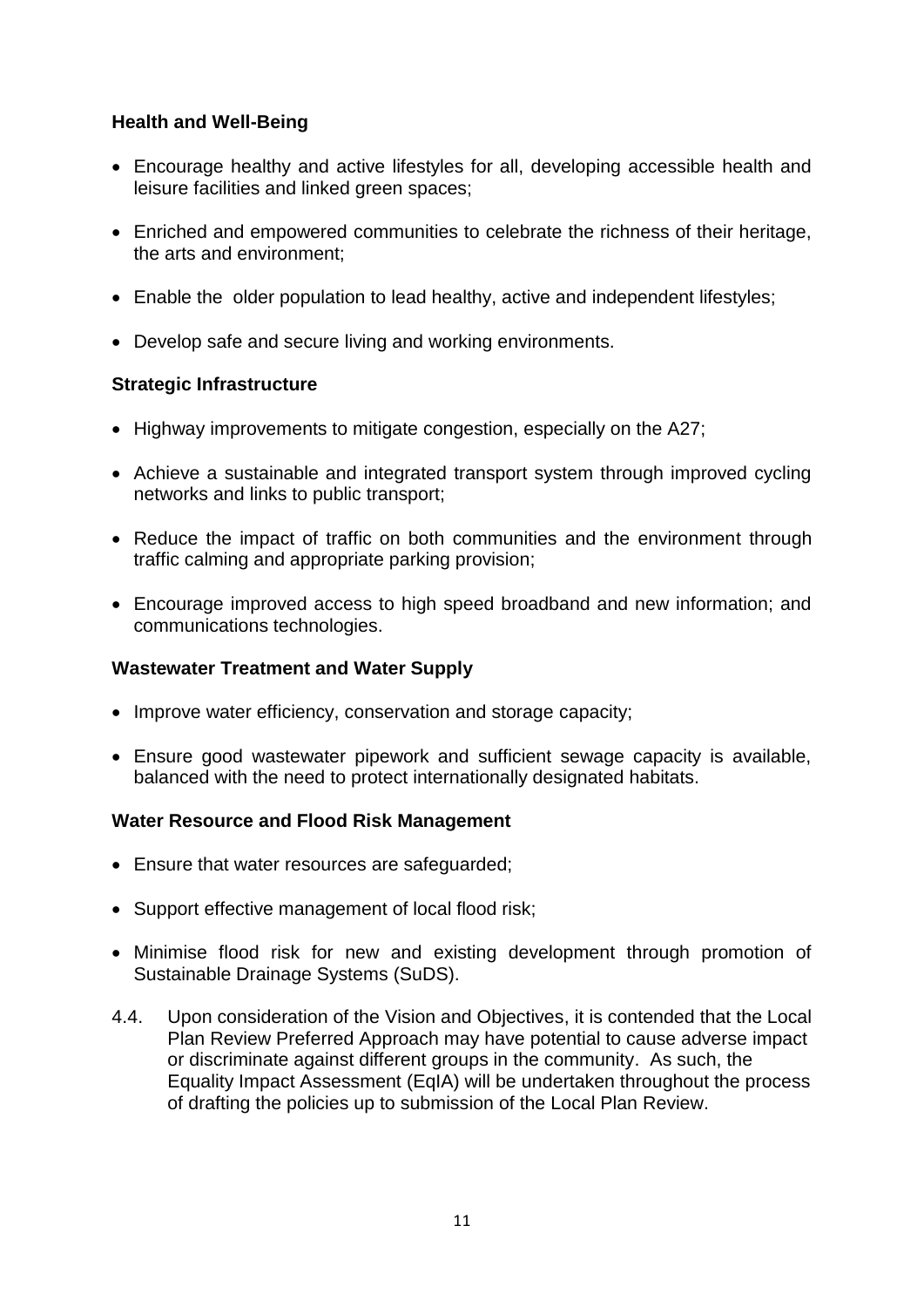- 4.5. This EqIA has been led by the Planning Policy Team that is responsible for preparation of the Local Plan Review, and will be consulted on at the Preferred Approach stage.
- 4.6. The Local Plan Review aims to improve the quality of life for everyone, regardless of age, disability, gender, pregnancy or maternity, marital status, race, religion and belief, or sexual orientation. It seeks to improve accessibility to jobs and services through better transport, and proximity to services as well as enhancing high speed broadband. The Local Plan Review also seeks to create mixed and inclusive communities as well as new homes of the right size, type, and tenancy to meet the needs of the area.
- 4.7. The groups that will be considered in the Policy Impact Assessment at Appendix 1 are detailed in the Equality Act 2010 and as outlined above, cover nine protected characteristics:
	- Age
	- Disability
	- Gender reassignment
	- Race (Includes Romany Gypsies and Irish Travellers)
	- Religion and belief
	- Sex (gender)
	- Sexual Orientation
	- Marriage and civil partnership
	- Pregnancy and maternity
- 4.8. Homeless people; those in deprivation; the unemployed; those in low paid employment; and those with low educational attainment are also groups that can suffer from inequalities. Homelessness is addressed within the Local Plan Review document through its Strategic Affordable Housing policy as well as the development management policies for Specialist Housing, Housing Mix and Affordable Housing Exception Sites. These policies aim to provide and contribute a mix of housing tenures, types and sizes in order to create mixed and balanced communities within all new residential developments. All new residential market led developments should contain a proportion of affordable housing.
- 4.9. Issues of education, employment, health, access to transport, crime and living environment are addressed, particularly through the following strategic and development management policies:

Strategic Policies S2 Settlement Hierarchy S3 Development Strategy S6 Affordable Housing S8 Meeting Employment Land Needs S23 Transport and Accessibility S12 Infrastructure Provision S13 Chichester City Development Principles S14 Chichester City Transport Strategy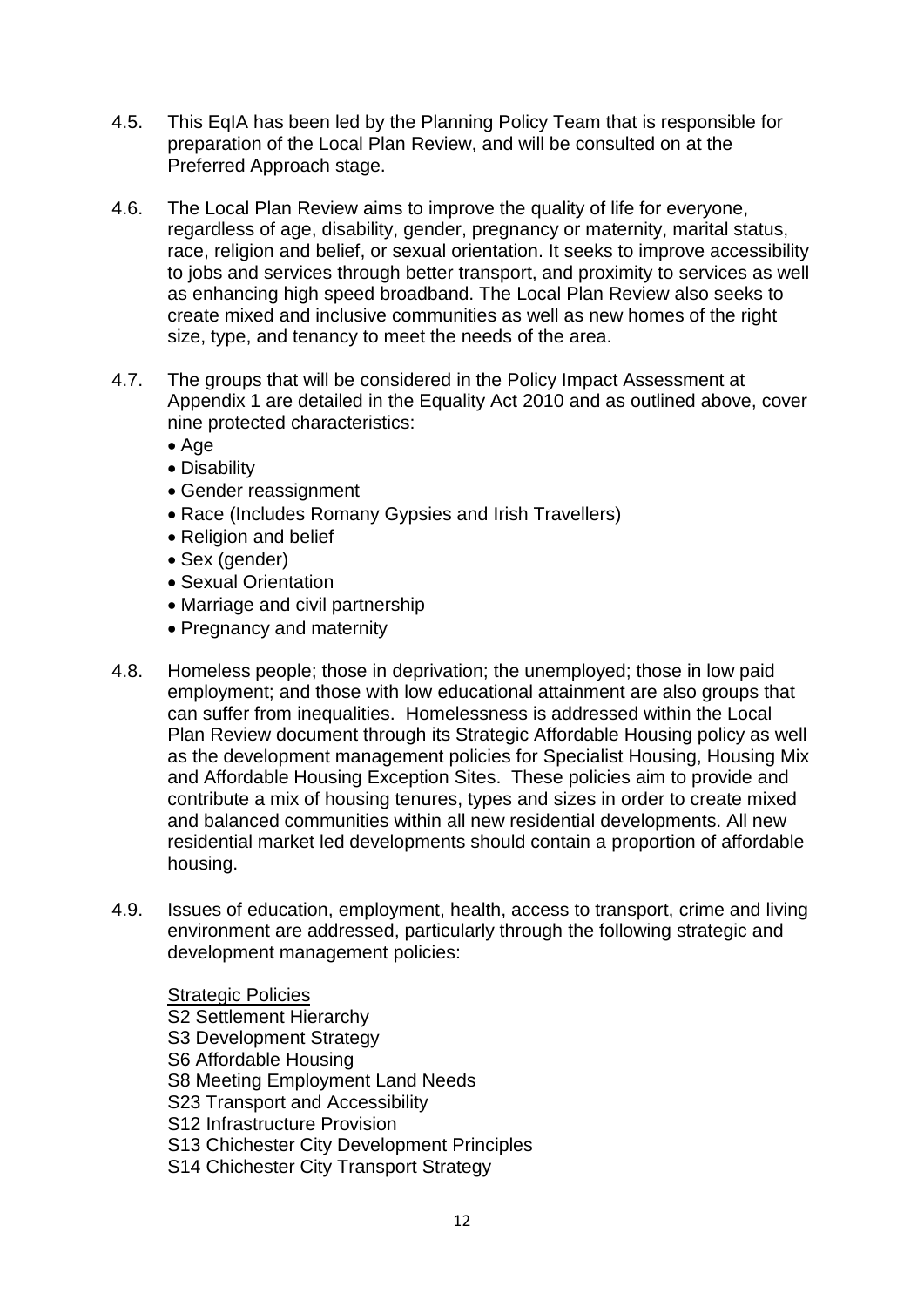S16 Development Within Vicinity of Goodwood Motor Circuit and Airfield

S18 Integrated Coastal Zone Management for the Manhood Peninsula

S19 North of the Plan Area

S21 Health and Wellbeing

S32 Design Strategies for Strategic and Major Development Sites

Strategic Site Locations and Allocations

SA1 Land West of Chichester SA2 Land at Shopwyke (Oving Parish) SA3 Land East of Chichester SA4 Land at Westhampnett/North East Chichester SA5 Southern Gateway SA6 Land South-West of Chichester (Apuldram and Donnington Parishes) SA7 Highgrove Farm, Bosham SA8 East Wittering Parish SA9 Fishbourne Parish SA10 Chidham and Hambrook Parish SA11 Hunston Parish SA12 Land North of Park Farm, Selsey SA13 Southbourne Parish SA14 Land West of Tangmere

Development Management Policies DM4 Affordable Housing Exception Sites DM8 Transport, Accessibility and Parking DM9 Existing Employment Sites DM10 New Employment Sites DM16 Sustainable Design and Construction DM34 Open Space, Sport and Recreation including Indoor Sports Facilities and Playing Pitches

## **5. Assessment of Public Engagement**

- 5.1. The policies within the Local Plan Review Preferred Approach document have been developed in partnership with a number of consultees and key stakeholders that include:
	- Residents
	- Resident groups
	- Landowners
	- Transport bodies
	- The business community
	- Organisations representing the local community e.g. elderly and disabled people.
	- Statutory bodies
	- Special interest groups e.g. environmental groups, conservation societies, nature conservation bodies and voluntary organisations.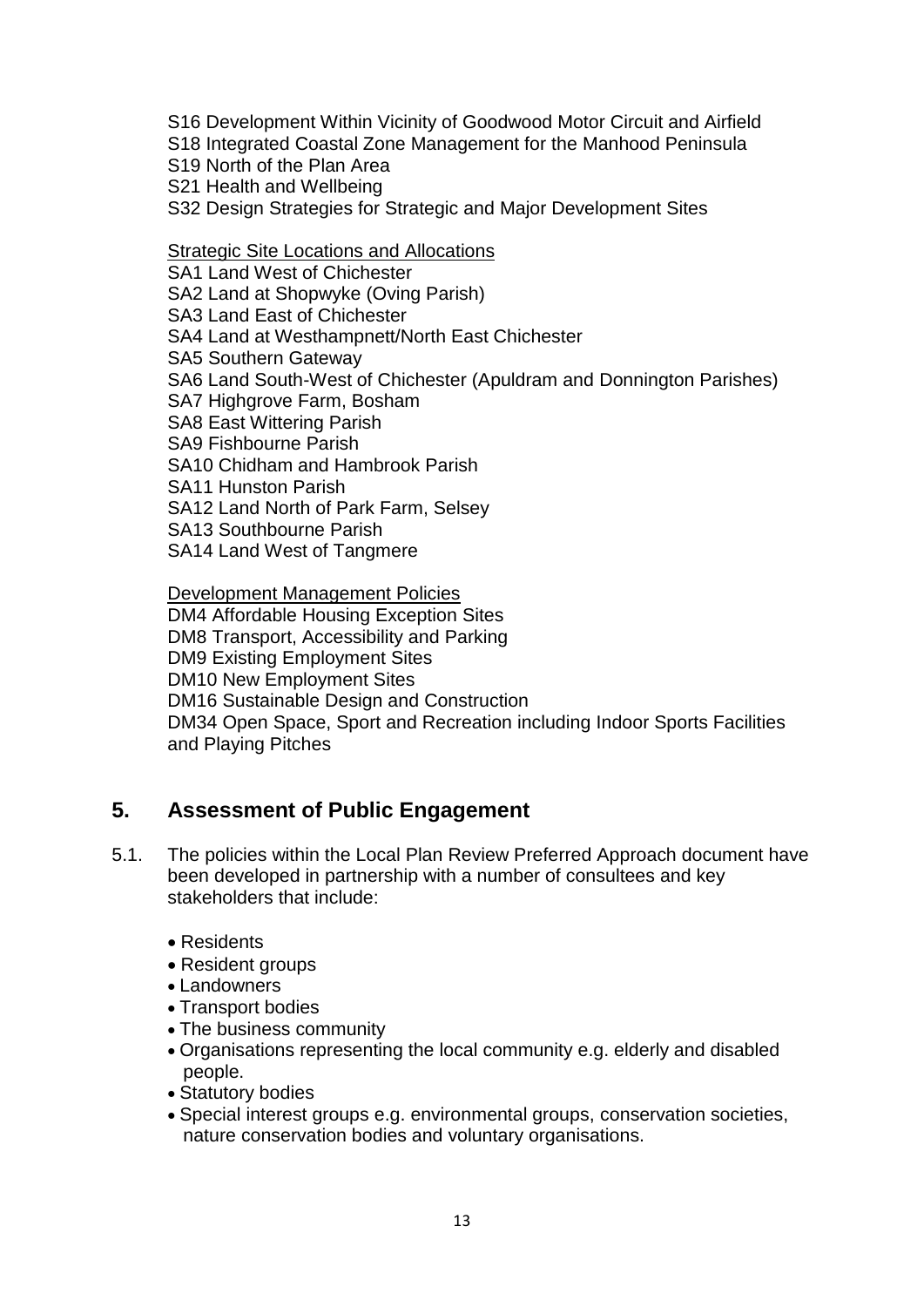- 5.2. The planning system is aimed at maximising the exchange of relevant information between the community and other stakeholders, and the council. Clearly the Council's decisions cannot represent the views of the whole community, and the Council will have to act in accordance with legal requirements, and Government policy. However it allows planning to be more transparent and all views to be considered.
- 5.3. Chichester District Council has been establishing a number of links in order to ensure that the level of community involvement is as high as possible. A particular focus for community involvement is through the Chichester Local Strategic Partnership (LSP), which represents the key stakeholders in the District and another is through the Parish Forums.
- 5.4. The Statement of Community Involvement also provides a mechanism for the community to be involved in planning for the future of the District. Chichester's Statement of Community Involvement was revised in January 2018 to take account of the changes in the planning system. It aims to promote equal opportunities and good community relations in planning matters.
- 5.5. The first stage of the consultation process on the Local Plan Review was the Issues and Options consultation held between 22 June and 3 August 2017. This stage marked the starting point of the review work and provided an opportunity for everyone to have an early input to shaping the Local Plan Review.
- 5.6. The Council intends to undertake a variety of consultation events and use a variety of methods to engage different communities and organisations. It is considered that the methods employed in consulting the public upon the Local Plan Review Preferred Approach will not have any adverse impact. The consultation events for the Local Plan Preferred Approached are proposed to be advertised through a range of different media including:
	- Posters
	- Parish Notice boards
	- Advertisements in Local newspapers
	- Video
	- Local Plan Newsletter
	- Emails or letters to everyone on the Local Plan database
	- Chichester District website

## **6. Assessing the Local Plan Review Preferred Approach Policies**

6.1. The Local Plan Review Preferred Approach contains a Vision, Strategic Objectives, and Policies (which aim to deliver the Vision and Objectives of the Plan). The key characteristics of each individual policy within the Local Plan Review are summarised in the tables appearing in Appendix 1. The tables summarise how each policy option may impact upon equality groups.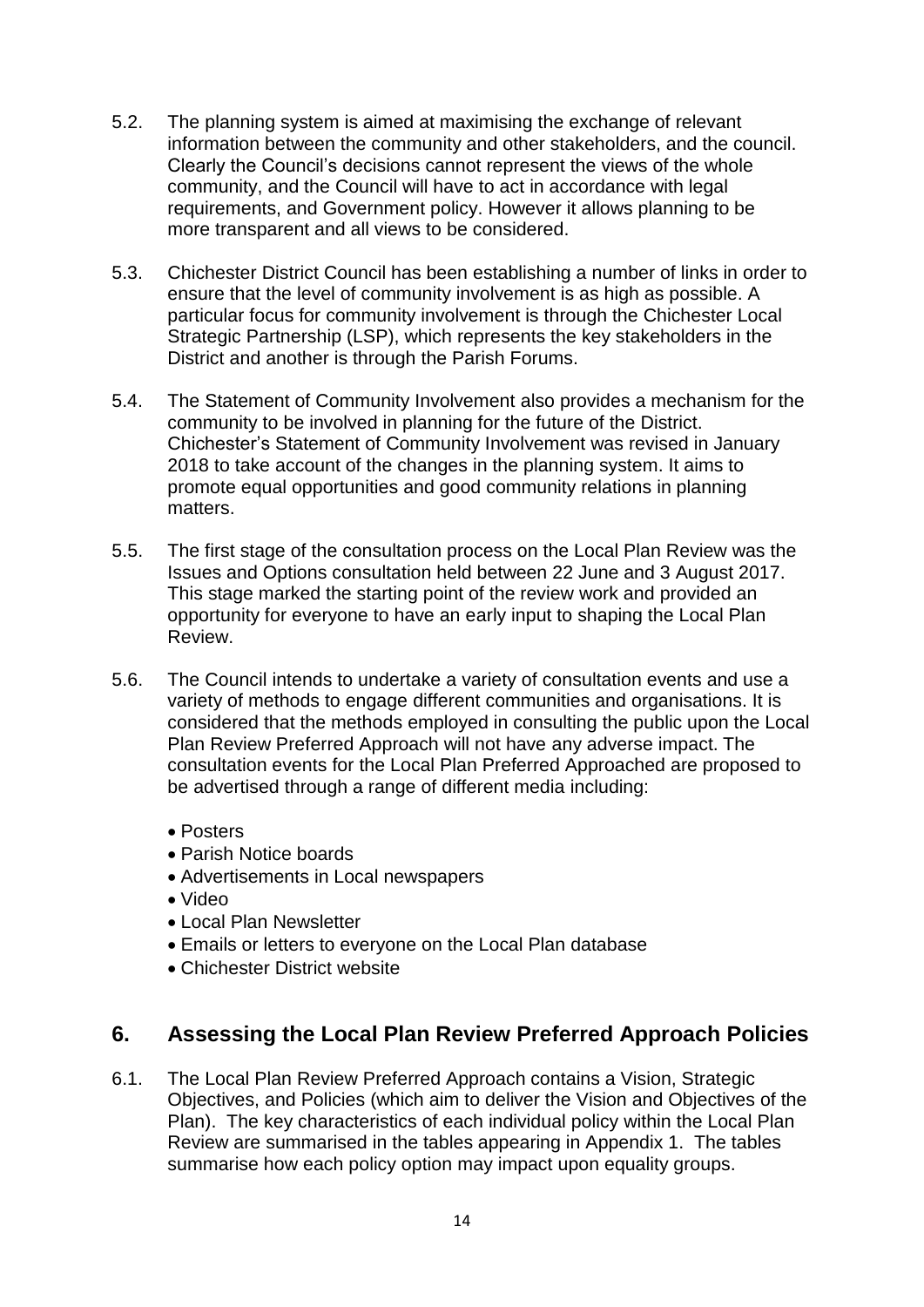6.2 The key below identifies the symbols used to summarise the impact on a group.

| <b>Symbol</b> | <b>Likely Impact</b> |
|---------------|----------------------|
|               | Positive             |
|               | Neutral/Negligible   |
| X             | Negative             |
| N/A           | Not applicable       |
|               | Unknown              |

- 6.3. The Policy Impact Assessments in Appendix 1 show that there are no likely negative impacts of any of the Local Plan Preferred Approach policies on equality groups. The Local Plan Review is therefore considered to be inclusive to all people/groups and as such no mitigation measures are necessary.
- 6.4. The Local Plan Review policies will be reviewed through the Authorities Monitoring Report (AMR), which is published on the Council's web-site each year. The AMR monitors whether the policies are working or not, and where they are shown not to be working this triggers a review. This EqIA will be published alongside the Preferred Approach Local Plan Review and will be reviewed at the Pre-Submission stage.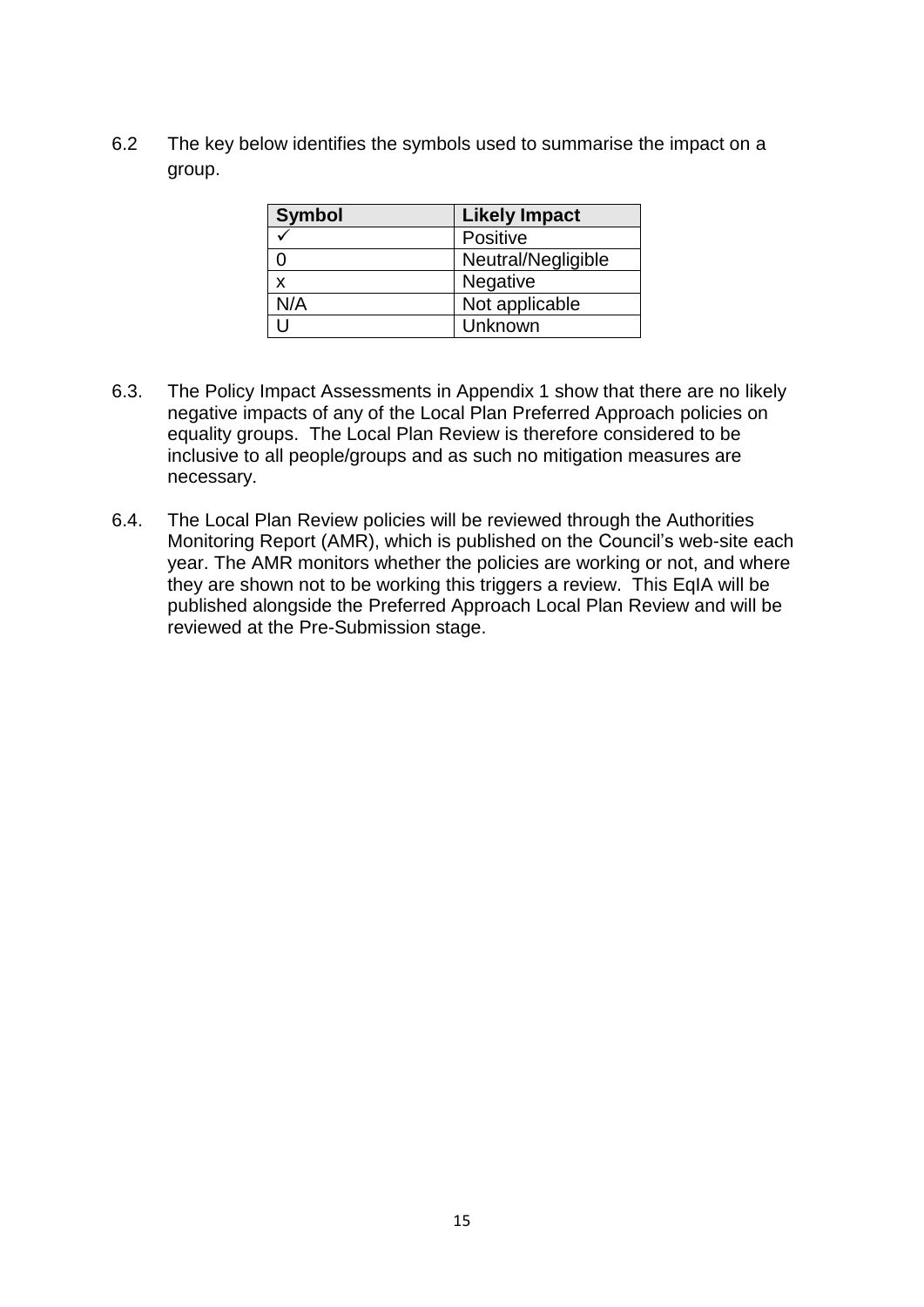# **Appendix 1: Policy Impact Assessments**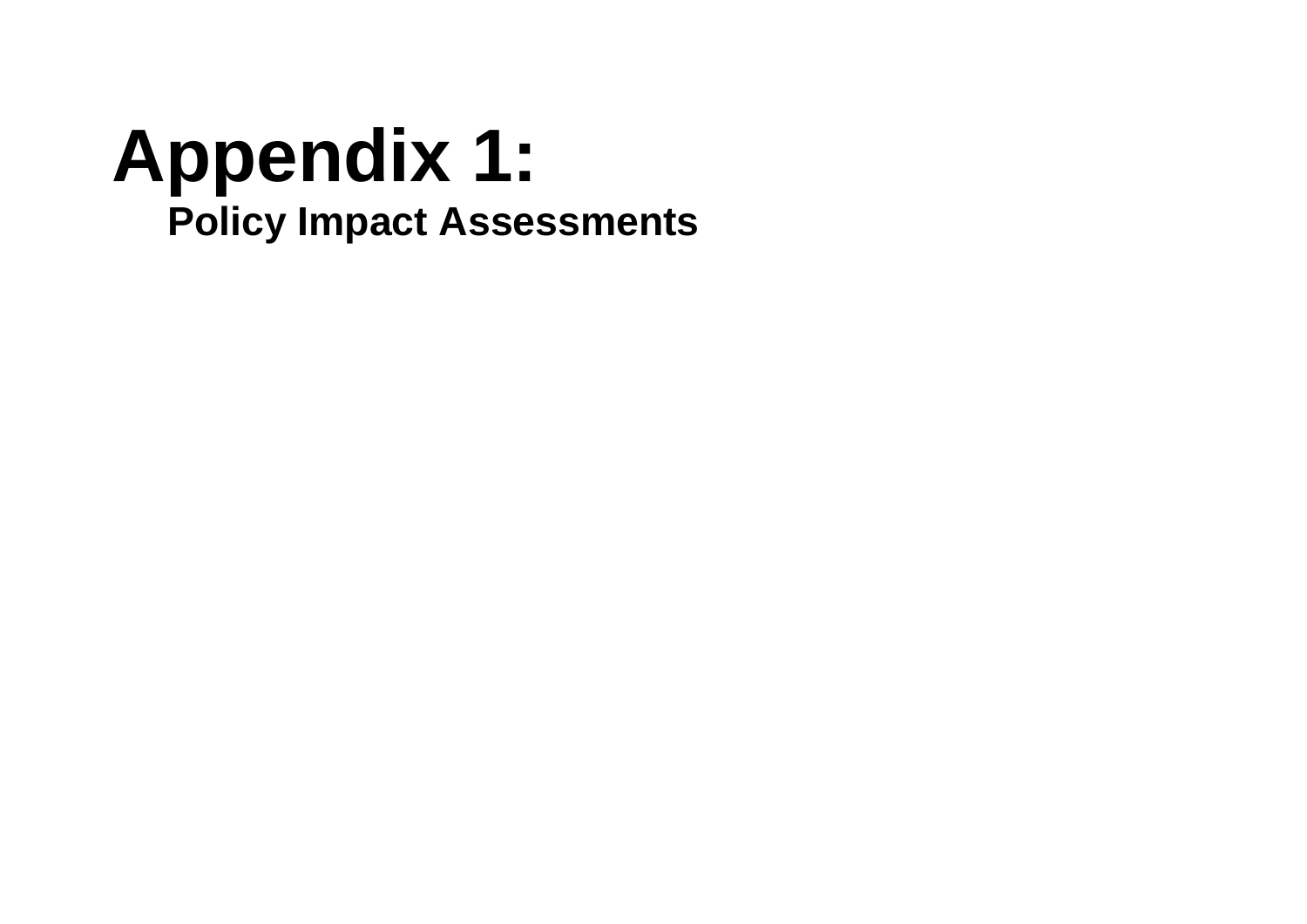## **Standard Groups**

Key:

| <b>Symbol</b> | <b>Likely Impact</b> |
|---------------|----------------------|
|               | Positive             |
|               | Neutral/Negligible   |
| X             | Negative             |
| N/A           | Not applicable       |
|               | Unknown              |

| Policy                                                                 | <b>Equality Groups</b> |                |                   |     |                          |                       |                          |                                    | Commentary             |                                                                                                                                                                                                                                                                                                                                                                                                                                                                                                                                                                                                                                                 |
|------------------------------------------------------------------------|------------------------|----------------|-------------------|-----|--------------------------|-----------------------|--------------------------|------------------------------------|------------------------|-------------------------------------------------------------------------------------------------------------------------------------------------------------------------------------------------------------------------------------------------------------------------------------------------------------------------------------------------------------------------------------------------------------------------------------------------------------------------------------------------------------------------------------------------------------------------------------------------------------------------------------------------|
|                                                                        | Race                   | Gender         | <b>Disability</b> | Age | Faith &<br><b>Belief</b> | Sexual<br>Orientation | Gender Re-<br>assignment | Marriage &<br>Civil<br>Partnership | Pregnancy<br>Maternity |                                                                                                                                                                                                                                                                                                                                                                                                                                                                                                                                                                                                                                                 |
| Policy S1<br>Presumption<br>in Favour of<br>Sustainable<br>Development |                        | $\overline{0}$ | $\checkmark$      |     | 0                        | $\overline{0}$        | $\overline{0}$           | $\mathbf 0$                        | $\checkmark$           | This policy promotes sustainable development, which helps<br>improve access to essential services and amenities for all, and<br>helps reduce the need to travel, particularly by private car.                                                                                                                                                                                                                                                                                                                                                                                                                                                   |
| Policy S2<br>Settlement<br>Hierarchy                                   | $\checkmark$           | $\overline{0}$ | $\checkmark$      |     | V                        | 0                     | $\Omega$                 | $\overline{0}$                     | $\checkmark$           | This policy directs development to the most sustainable<br>locations, which will improve access to essential services and<br>amenities for all, helping reduce the need to travel, particularly<br>by private car. The overall objective of the settlement hierarchy<br>is to deliver development that supports the needs of individual<br>communities enabling them to prosper.                                                                                                                                                                                                                                                                |
| Policy S3<br>Development<br>Strategy                                   | $\checkmark$           | $\overline{0}$ | $\checkmark$      | ✔   | $\checkmark$             | $\overline{0}$        | $\overline{0}$           | $\overline{0}$                     | $\checkmark$           | Development directed to the settlement hubs including the focus<br>on the East/West corridor and some smaller settlements will<br>ensure that the sustainability of those settlements are improved,<br>thus resulting in an overall improvement for all people.<br>Development directed to Chichester City which has some of the<br>best range of services and facilities in the district, will help<br>maintain the vitality of the area. The City offers opportunities to<br>reduce the need to travel enabling those on lower incomes<br>(including students) to access a wide range of facilities, by foot,<br>bicycle or public transport. |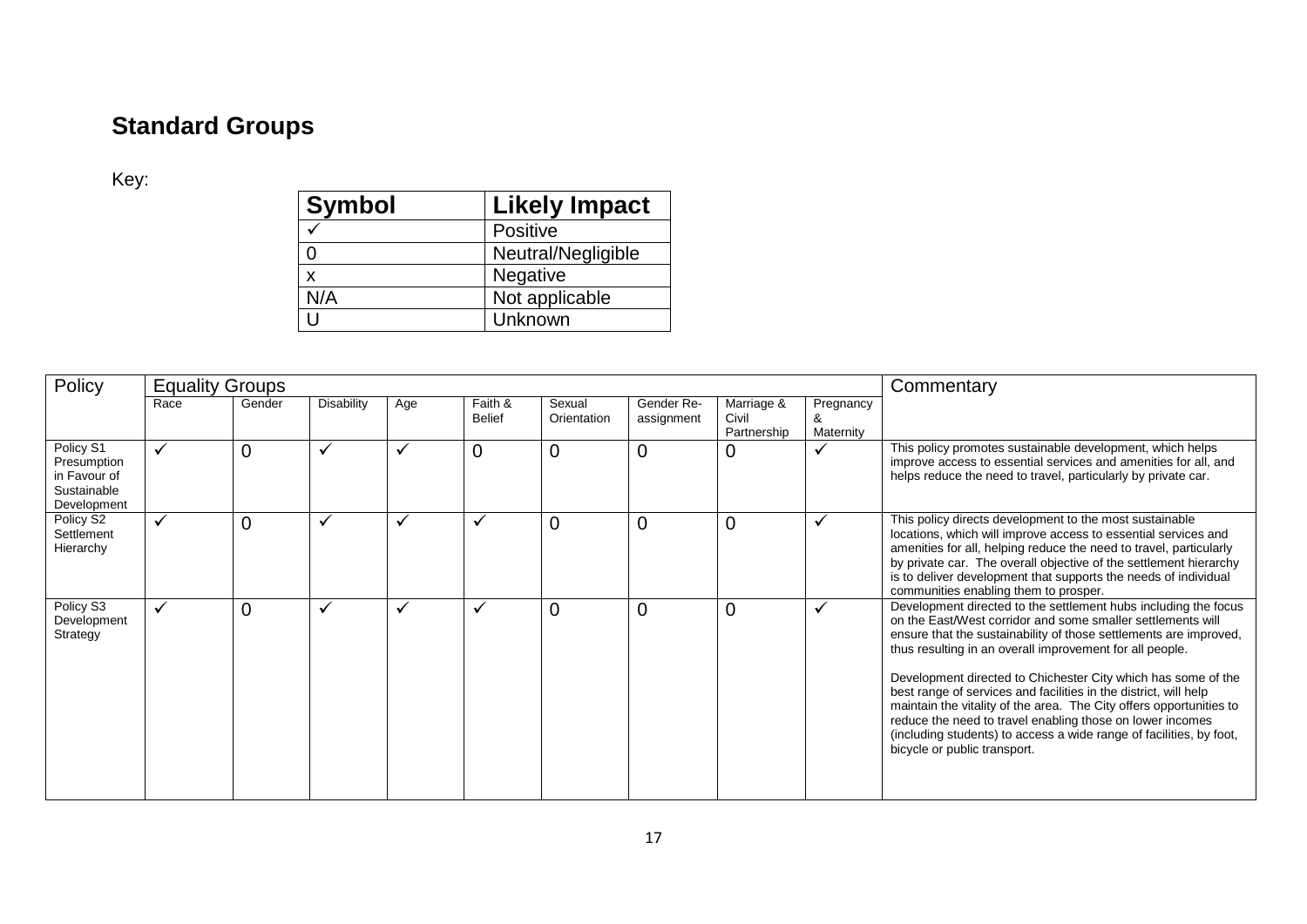| Policy                                                                                           | <b>Equality Groups</b> |                |                   |              |                          |                       |                          |                                    |                             | Commentary                                                                                                                                                                                                                                                                                                                                                                                                                                    |  |
|--------------------------------------------------------------------------------------------------|------------------------|----------------|-------------------|--------------|--------------------------|-----------------------|--------------------------|------------------------------------|-----------------------------|-----------------------------------------------------------------------------------------------------------------------------------------------------------------------------------------------------------------------------------------------------------------------------------------------------------------------------------------------------------------------------------------------------------------------------------------------|--|
|                                                                                                  | Race                   | Gender         | <b>Disability</b> | Age          | Faith &<br><b>Belief</b> | Sexual<br>Orientation | Gender Re-<br>assignment | Marriage &<br>Civil<br>Partnership | Pregnancy<br>&<br>Maternity |                                                                                                                                                                                                                                                                                                                                                                                                                                               |  |
| Policy S4<br>Meeting<br>Housing<br>Needs                                                         | $\checkmark$           | $\checkmark$   | ✓                 | $\checkmark$ | 0                        | $\Omega$              | $\Omega$                 | $\Omega$                           | $\Omega$                    | This policy sets out the provision of housing required over the<br>plan period to 2035 and its broad distribution. The requirement is<br>based on meeting local housing needs and therefore aims to<br>meet the needs of all people.                                                                                                                                                                                                          |  |
| Policy S5<br>Parish<br><b>Housing Sites</b><br>2016-2035                                         | ✓                      | $\checkmark$   | ✓                 | $\checkmark$ | $\overline{0}$           | $\overline{0}$        | $\overline{0}$           | $\overline{0}$                     | $\overline{0}$              | This policy sets out the of small scale housing sites level<br>proposed in each Parish. The numbers have been allocated to<br>address the specific needs of local communities. This policy<br>therefore ensures that local needs are met locally and thus aims<br>to meet the needs of all people.                                                                                                                                            |  |
| Policy S6<br>Affordable<br>Housing                                                               | $\checkmark$           | ✓              | ✓                 | ✓            | ✓                        | ✓                     | ✓                        | $\checkmark$                       | ✓                           | This policy can potentially have a positive impact on all equality<br>groups, particularly younger families, by providing them with a<br>good quality home that meets their needs. This is of particular<br>benefit to those with a local connection, and those on low<br>incomes where they cannot access market housing. It also helps<br>to tackle homelessness, encourage community cohesion, and<br>reinforces intergeneration cohesion. |  |
| Policy S7<br>Meeting<br>Gypsies,<br><b>Travellers and</b><br>Travelling<br>Showpeoples'<br>Needs | $\checkmark$           | $\Omega$       | 0                 | $\checkmark$ | 0                        | $\overline{0}$        | $\Omega$                 | $\mathbf 0$                        | $\overline{0}$              | This policy directly benefits racial and minority groups by<br>providing them with a permanent base on which to live. It also<br>has benefits for the young and old, by providing locations<br>accessible to schools and health facilities. This is important for<br>these equality groups as at present, they have poor health and<br>educational outcomes compared to the rest of the population.                                           |  |
| Policy S8<br>Meeting<br>Employment<br><b>Land Needs</b>                                          | $\checkmark$           | ✓              | ✓                 | $\checkmark$ | $\overline{0}$           | $\overline{0}$        | $\Omega$                 | $\overline{0}$                     | $\overline{0}$              | This policy aims to provide a supply of employment land to meet<br>the varying needs of different economic sectors and to protect<br>and enhance existing employment sites and premises. Through<br>the allocation of land for employment uses, employment<br>opportunities can be created.                                                                                                                                                   |  |
| S9 Retail<br>Hierarchy and<br>Sequential<br>Approach                                             | $\checkmark$           | $\Omega$       | ✓                 | $\checkmark$ | ✓                        | $\overline{0}$        | $\overline{0}$           | $\overline{0}$                     | ✓                           | This policy aims to address the retailing needs of town and<br>district centres by safeguarding and enhancing existing retail<br>functions as well as encouraging a diversity of uses within town<br>centres that meet a range of needs.                                                                                                                                                                                                      |  |
| S <sub>10</sub> Local<br>Centres, Local<br>and Village<br>Parades                                | ✓                      | $\overline{0}$ | ✓                 | $\checkmark$ | $\checkmark$             | $\overline{0}$        | $\Omega$                 | $\mathbf 0$                        | ✓                           | The policy encourages development proposals that would<br>contribute to the vitality and viability of local centres providing a<br>good range of facilities as well as meeting the basic day to day<br>needs of visitors and residents.                                                                                                                                                                                                       |  |
| S <sub>11</sub><br>Addressing<br>Horticultural<br>Needs                                          | ✓                      | $\overline{0}$ | $\overline{0}$    | $\checkmark$ | $\overline{0}$           | $\overline{0}$        | $\overline{0}$           | $\overline{0}$                     | $\overline{0}$              | This policy addresses a specific form of the horticultural<br>industry's local and specific need and provides related<br>employment opportunities.                                                                                                                                                                                                                                                                                            |  |
| $\overline{S12}$<br>Infrastructure<br>Provision                                                  | $\Omega$               | $\overline{0}$ | 0                 | $\mathbf 0$  | $\overline{0}$           | $\overline{0}$        | $\overline{0}$           | $\mathbf 0$                        | $\overline{0}$              | This policy requires development to support and fund necessary<br>infrastructure at the right time and provide for its future<br>maintenance. The policy thus helps all people indirectly.                                                                                                                                                                                                                                                    |  |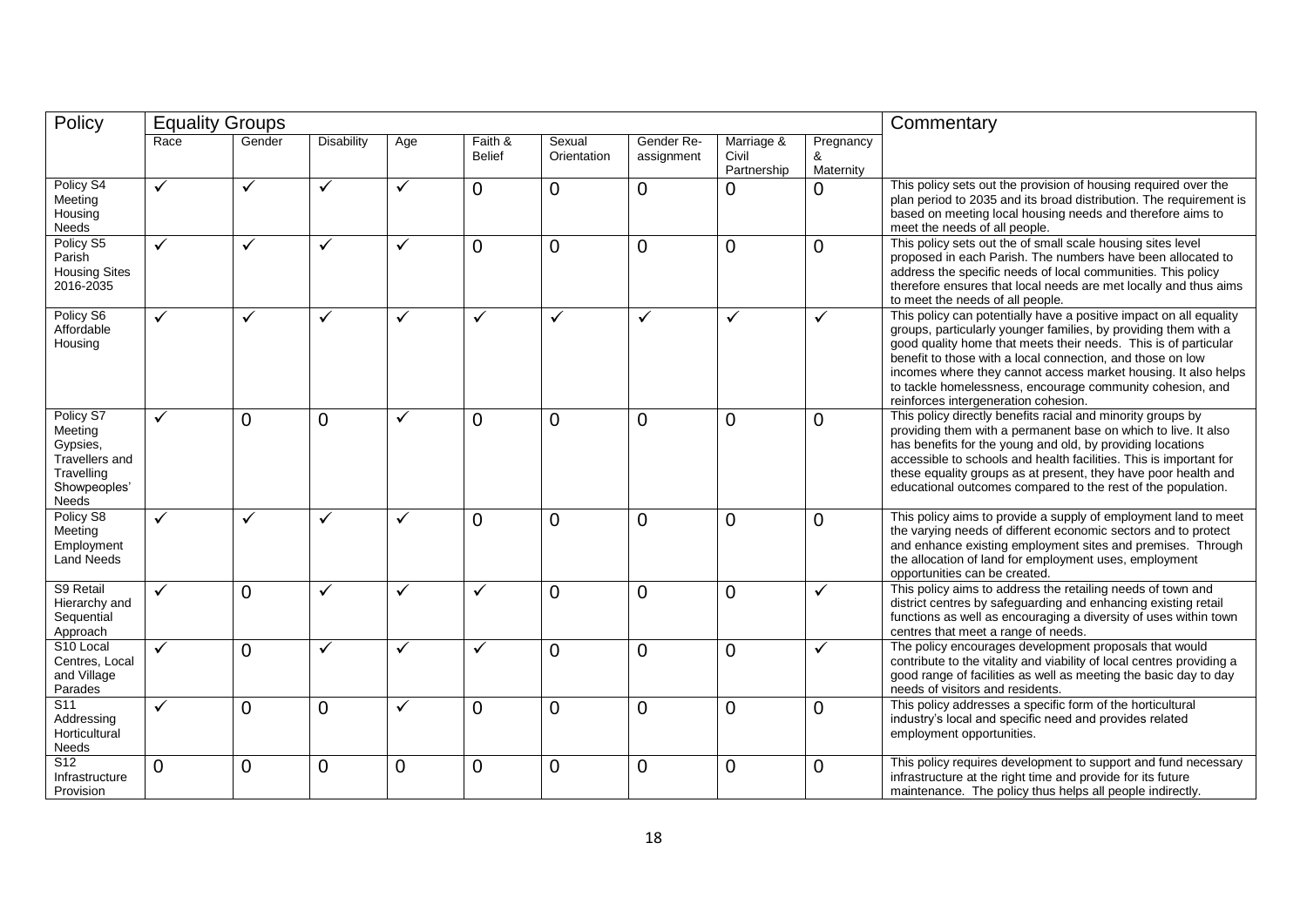| Policy                                                                                                          | <b>Equality Groups</b> |                |                   |                |                          | Commentary            |                          |                                    |                             |                                                                                                                                                                                                                                                                                                                                                                                              |
|-----------------------------------------------------------------------------------------------------------------|------------------------|----------------|-------------------|----------------|--------------------------|-----------------------|--------------------------|------------------------------------|-----------------------------|----------------------------------------------------------------------------------------------------------------------------------------------------------------------------------------------------------------------------------------------------------------------------------------------------------------------------------------------------------------------------------------------|
|                                                                                                                 | Race                   | Gender         | <b>Disability</b> | Age            | Faith &<br><b>Belief</b> | Sexual<br>Orientation | Gender Re-<br>assignment | Marriage &<br>Civil<br>Partnership | Pregnancy<br>&<br>Maternity |                                                                                                                                                                                                                                                                                                                                                                                              |
| $\overline{S13}$<br>Chichester<br>City<br>Development<br>Principles                                             | ✓                      | $\checkmark$   | $\checkmark$      | $\checkmark$   | ✓                        | ✓                     | ✓                        |                                    | ✓                           | This policy is aimed at providing new infrastructure and facilities<br>for Chichester city. This includes facilities to improve education,<br>health and other social and community uses, green<br>infrastructure, open space, sport and recreation and improved<br>access to the city and sustainable modes of travel. All of this will<br>have a positive impact on all equalities groups. |
| S14<br>Chichester<br><b>City Transport</b><br>Strategy                                                          | $\overline{0}$         | $\overline{0}$ | 0                 | $\mathbf 0$    | $\overline{0}$           | $\overline{0}$        | $\overline{0}$           | $\overline{0}$                     | $\overline{0}$              | This policy aims to promote an integrated transport strategy for<br>Chichester City including alternatives to the use of the private<br>car. It thus helps all people indirectly.                                                                                                                                                                                                            |
| S <sub>15</sub><br>Goodwood<br><b>Motor Circuit</b><br>and Airfield                                             | $\Omega$               | $\Omega$       | $\overline{0}$    | $\overline{0}$ | $\overline{0}$           | $\overline{0}$        | $\Omega$                 | $\overline{0}$                     | $\overline{0}$              | This policy aims to facilitate the ongoing operation and<br>enhancement of the site as a motor circuit and airfield whilst<br>limiting aircraft movements and noise generating activities. The<br>policy indirectly benefits all equalities groups by protecting the<br>existing facility as well as people's health and wellbeing through<br>the noise and aircraft movement restrictions.  |
| S <sub>16</sub><br>Development<br><b>Within Vicinity</b><br>of Goodwood<br><b>Motor Circuit</b><br>and Airfield | $\checkmark$           | $\checkmark$   | ✓                 | $\checkmark$   | $\overline{0}$           | $\overline{0}$        | $\overline{0}$           | $\overline{0}$                     | $\overline{0}$              | This policy aims to provide direct protection to properties that<br>surround the motor circuit and airfield via a general presumption<br>against noise-sensitive development within a buffer zone around<br>the motor circuit site. The policy aims to support the health and<br>wellbeing of all equalities groups in the area.                                                             |
| S17 Thorney<br>Island                                                                                           | N/A                    | N/A            | N/A               | N/A            | N/A                      | N/A                   | N/A                      | N/A                                | N/A                         | This policy has little impact on equalities issues.                                                                                                                                                                                                                                                                                                                                          |
| S18 Integrated<br>Coastal Zone<br>Management<br>for the<br>Peninsula                                            | $\checkmark$           | ✓              | ✓                 | $\checkmark$   | ✓                        | $\checkmark$          | ✓                        | $\checkmark$                       | ✓                           | This policy aims to facilitate the social and well-being of the area,<br>and contribute to greater safeguarding of property from flooding<br>or erosion, and thus will benefit all equalities groups, particularly<br>those who are most vulnerable.                                                                                                                                         |
| S19 North of<br>the Plan Area                                                                                   | ✓                      | $\checkmark$   | ✓                 | $\checkmark$   | $\overline{0}$           | $\Omega$              | $\overline{0}$           | $\overline{0}$                     | $\overline{0}$              | This policy will help safeguard existing local facilities and support<br>proposals that improve accessibility to facilities in nearby<br>centres. These proposals will benefit all people, particularly<br>those with a local connection to these communities.                                                                                                                               |
| S20 Design                                                                                                      | $\checkmark$           | $\checkmark$   | ✓                 | ✓              | ✓                        | ✓                     | ✓                        | $\checkmark$                       | ✓                           | This policy seeks to provide a high quality living environment,<br>and has taken into account the need to promote public safety<br>and deter crime and disorder through careful layout and design.<br>It thus has a positive impact on all equalities groups.                                                                                                                                |
| S21 Health<br>and Wellbeing                                                                                     | ✓                      | ✓              | ✓                 | ✓              | ✓                        | ✓                     | ✓                        | $\checkmark$                       | ✓                           | This policy aims to improve and promote healthy communities<br>and support development measures that will contribute to the<br>health, social and cultural wellbeing of communities. The policy<br>thus has a positive impact upon all equalities groups.                                                                                                                                    |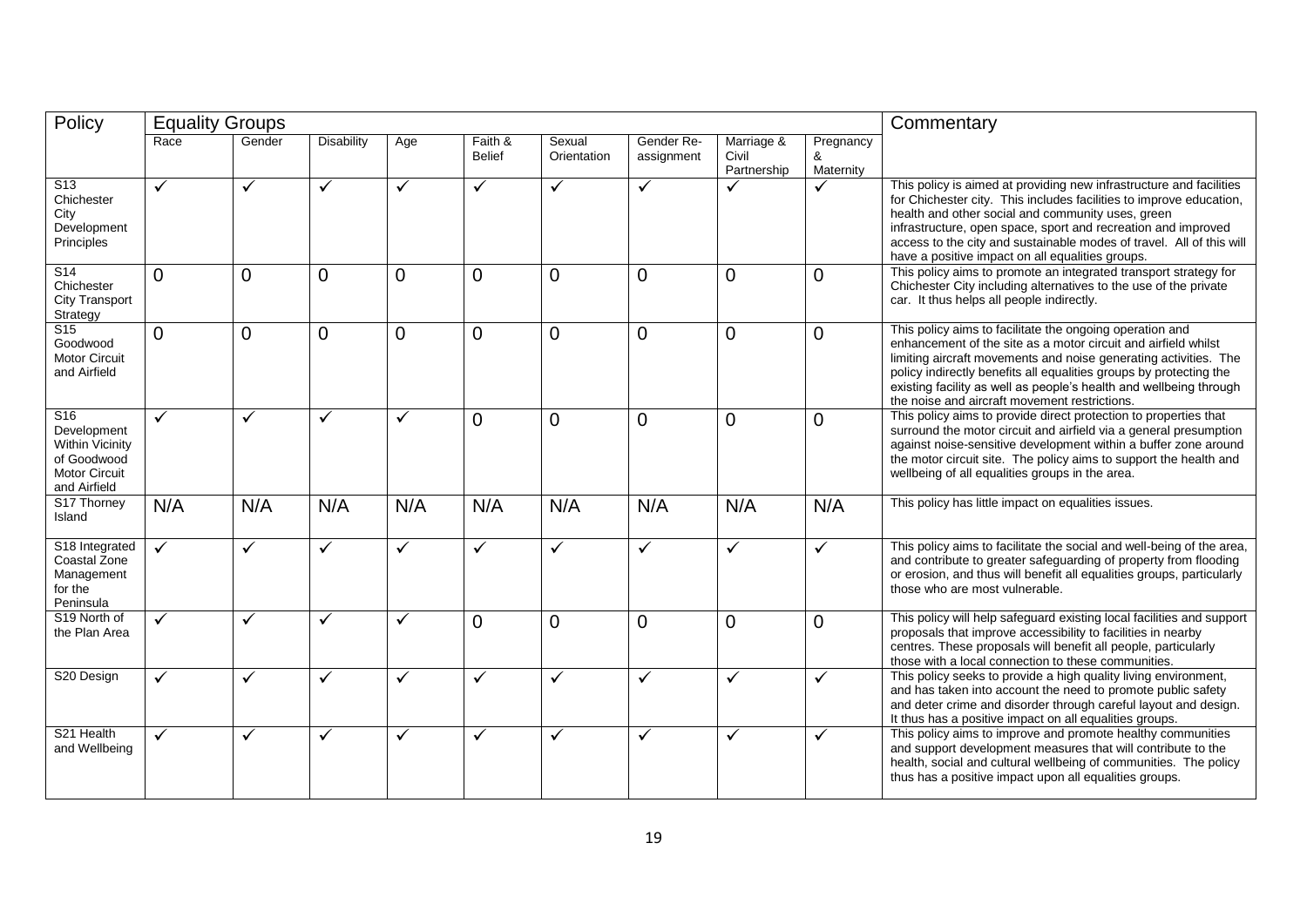| Policy                                                                                                                      | <b>Equality Groups</b> |                |                   |                |                          |                       |                          |                                    |                             | Commentary                                                                                                                                                                                                                                                                                           |
|-----------------------------------------------------------------------------------------------------------------------------|------------------------|----------------|-------------------|----------------|--------------------------|-----------------------|--------------------------|------------------------------------|-----------------------------|------------------------------------------------------------------------------------------------------------------------------------------------------------------------------------------------------------------------------------------------------------------------------------------------------|
|                                                                                                                             | Race                   | Gender         | <b>Disability</b> | Age            | Faith &<br><b>Belief</b> | Sexual<br>Orientation | Gender Re-<br>assignment | Marriage &<br>Civil<br>Partnership | Pregnancy<br>&<br>Maternity |                                                                                                                                                                                                                                                                                                      |
| S22 Historic<br>Environment                                                                                                 | $\checkmark$           | $\checkmark$   | $\checkmark$      | $\checkmark$   | $\checkmark$             | $\checkmark$          | $\checkmark$             | ✓                                  | ✓                           | This policy seeks to conserve or enhance the significance of<br>heritage assets for the benefit of the community, thus all<br>equalities groups will benefit directly.                                                                                                                               |
| S23 Transport<br>and<br>Accessibility                                                                                       | $\blacktriangledown$   | $\checkmark$   | ✓                 | $\checkmark$   | $\checkmark$             | ✓                     | $\checkmark$             | $\checkmark$                       | ✓                           | This policy benefits all equalities groups, particularly those with<br>mobility difficulties by ensuring that development is located in<br>accessible locations, and that development seeks to address<br>safety and environmental issues and improve travel by modes<br>other than the private car. |
| S <sub>24</sub><br>Countryside                                                                                              | $\overline{0}$         | $\overline{0}$ | $\overline{0}$    | $\overline{0}$ | $\overline{0}$           | $\overline{0}$        | $\overline{0}$           | 0                                  | $\overline{0}$              | The policy seeks to maintain the individual identities of rural<br>communities whilst continuing to meet their social and economic<br>needs indirectly benefiting all equalities groups within a<br>countryside setting.                                                                             |
| S <sub>25</sub> The<br>Coast                                                                                                | $\Omega$               | 0              | $\overline{0}$    | $\overline{0}$ | $\Omega$                 | $\overline{0}$        | $\Omega$                 | 0                                  | $\Omega$                    | This policy indirectly benefits all equalities groups by providing<br>recreational opportunities and potentially upgrading existing<br>footpaths and cycleways.                                                                                                                                      |
| S <sub>26</sub> Natural<br>Environment                                                                                      | $\checkmark$           | $\checkmark$   | ✓                 | $\checkmark$   | $\checkmark$             | $\checkmark$          | $\checkmark$             | $\checkmark$                       | $\checkmark$                | This policy will benefit all equalities groups because it<br>contributes to the health and wellbeing of the local and wider<br>community.                                                                                                                                                            |
| S27 Flood<br>Risk<br>Management                                                                                             | $\Omega$               | $\overline{0}$ | $\checkmark$      | $\checkmark$   | $\overline{0}$           | $\overline{0}$        | $\overline{0}$           | 0                                  | $\Omega$                    | Restricting new development in areas of Flood Risk will ensure<br>that the population, especially the elderly and those with<br>disabilities will not be subjected to flooding.                                                                                                                      |
| S28 Pollution                                                                                                               | $\Omega$               | $\overline{0}$ | $\mathbf 0$       | $\mathbf 0$    | $\overline{0}$           | $\overline{0}$        | $\mathbf 0$              | 0                                  | $\Omega$                    | This policy indirectly benefits all equalities groups by seeking to<br>ensure development protects and improves the amenities of<br>existing and future residents/occupiers requiring any potential<br>pollution impacts to be appropriately mitigated.                                              |
| S29 Green<br>Infrastructure                                                                                                 | $\checkmark$           | $\checkmark$   | ✓                 | $\checkmark$   | ✓                        | ✓                     | $\checkmark$             | $\checkmark$                       | $\checkmark$                | This policy will benefit all equalities groups because it<br>contributes to the health and wellbeing of the local and wider<br>community.                                                                                                                                                            |
| S30 Strategic<br>Wildlife<br>Corridors                                                                                      | $\sqrt{}$              | $\checkmark$   | ✓                 | $\checkmark$   | ✓                        | $\checkmark$          | $\checkmark$             | $\checkmark$                       | ✓                           | This policy will benefit all equalities groups because it<br>contributes to the health and wellbeing of the local and wider<br>community.                                                                                                                                                            |
| S31<br>Wastewater in<br>the Chichester<br>Harbour and<br>Pagham<br>Harbour<br>Wastewater<br>Treatment<br>Catchment<br>areas | N/A                    | N/A            | N/A               | N/A            | N/A                      | N/A                   | N/A                      | N/A                                | N/A                         | This policy has little impact upon equalities issues.                                                                                                                                                                                                                                                |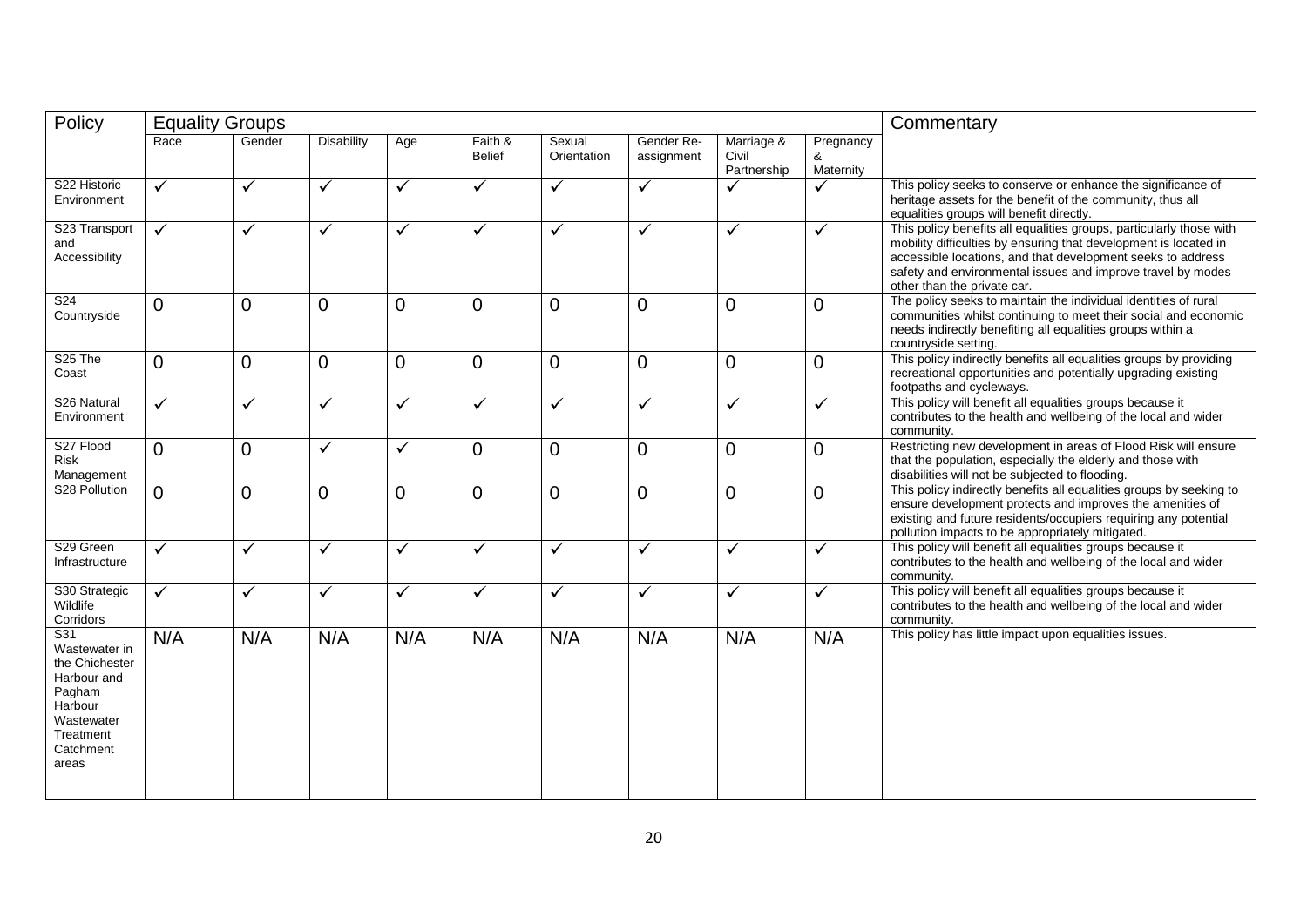| Policy                                                                                | <b>Equality Groups</b> |              |                   |              |                          |                       |                          |                                    |                             | Commentary                                                                                                                                                                                                                                                                                                                                                                                                                                                                                                                                                                                           |  |
|---------------------------------------------------------------------------------------|------------------------|--------------|-------------------|--------------|--------------------------|-----------------------|--------------------------|------------------------------------|-----------------------------|------------------------------------------------------------------------------------------------------------------------------------------------------------------------------------------------------------------------------------------------------------------------------------------------------------------------------------------------------------------------------------------------------------------------------------------------------------------------------------------------------------------------------------------------------------------------------------------------------|--|
|                                                                                       | Race                   | Gender       | <b>Disability</b> | Age          | Faith &<br><b>Belief</b> | Sexual<br>Orientation | Gender Re-<br>assignment | Marriage &<br>Civil<br>Partnership | Pregnancy<br>&<br>Maternity |                                                                                                                                                                                                                                                                                                                                                                                                                                                                                                                                                                                                      |  |
| S32 Design<br>Strategies for<br>Strategic and<br>Major<br>Development<br><b>Sites</b> | $\checkmark$           | ✓            | ✓                 | $\checkmark$ | ✓                        | $\checkmark$          | ✓                        | $\checkmark$                       | ✓                           | This policy requires strategic development to be master-planned<br>to ensure that necessary infrastructure and community facilities<br>are brought forward at an appropriate stage, development is of<br>good design and layout and a housing mix is proposed to<br>address local housing needs and encourage community<br>cohesion. The policy also requires accessibility to public<br>transport, cycle ways and footways to be maximised as well as<br>environmental issues to be addressed. The policy aims to<br>ensure healthy and safe lifestyles are supported for all equalities<br>groups. |  |
| SA1 Land<br>West of<br>Chichester                                                     | ✓                      | $\checkmark$ | ✓                 | ✓            | ✓                        | ✓                     | ✓                        | $\checkmark$                       | ✓                           | This policy will ensure good links between this site and<br>Chichester city and provide new employment land, a<br>neighbourhood centre, community hub, open space and regular<br>bus services to the city which will benefit all people.                                                                                                                                                                                                                                                                                                                                                             |  |
| SA2 Land at<br>Shopwyke<br>(Oving Parish)                                             | ✓                      | ✓            | ✓                 | ✓            | ✓                        | ✓                     | ✓                        | $\checkmark$                       | $\checkmark$                | This policy will ensure good links between this site and<br>Chichester city and provide new employment land, a<br>neighbourhood centre, community hub, open space and regular<br>bus services to the city which will benefit all people.                                                                                                                                                                                                                                                                                                                                                             |  |
| SA3 Land<br>East of<br>Chichester                                                     | $\checkmark$           | $\checkmark$ | ✓                 | $\checkmark$ | ✓                        | $\checkmark$          | ✓                        | ✓                                  | ✓                           | This policy will ensure good links between this site and<br>Chichester city, a neighbourhood centre, community hub, open<br>space, green infrastructure and regular bus services to the city<br>which will benefit all people.                                                                                                                                                                                                                                                                                                                                                                       |  |
| SA4 Land at<br>Westhampnett<br>/North East<br>Chichester                              | $\checkmark$           | $\checkmark$ | ✓                 | $\checkmark$ | ✓                        | $\checkmark$          | ✓                        | $\checkmark$                       | ✓                           | This policy will ensure good links between this site and<br>Chichester city, a neighbourhood centre, community hub, open<br>space, green infrastructure and regular bus services to the city<br>which will benefit all people.                                                                                                                                                                                                                                                                                                                                                                       |  |
| SA5 Southern<br>Gateway                                                               | $\checkmark$           | ✓            | ✓                 | $\checkmark$ | ✓                        | ✓                     | ✓                        | $\checkmark$                       | ✓                           | This policy will ensure good links between this site and the city<br>centre and provide for new commercial space as well as retail<br>and leisure uses. Provision of open space and enhancing<br>networks for public transport, cyclists and pedestrians will benefit<br>all people.                                                                                                                                                                                                                                                                                                                 |  |
| SA6 Land<br>South-West of<br>Chichester<br>(Apuldram and<br>Donnington<br>Parishes)   | $\checkmark$           | $\checkmark$ | ✓                 | $\checkmark$ | ✓                        | ✓                     | ✓                        | $\checkmark$                       | $\checkmark$                | This policy will ensure good links between this site and<br>Chichester city and provide new employment land, a<br>neighbourhood centre, community hub, open space and green<br>infrastructure and regular bus services to the city which will<br>benefit all people.                                                                                                                                                                                                                                                                                                                                 |  |
| SA7<br>Highgrove<br>Farm, Bosham                                                      | $\checkmark$           | $\checkmark$ | ✓                 | ✓            | ✓                        | ✓                     | ✓                        | $\checkmark$                       | ✓                           | This policy will provide for community facilities including a two-<br>form entry primary school, open space and play areas, green<br>infrastructure and access to sustainable forms of transport<br>benefiting all people.                                                                                                                                                                                                                                                                                                                                                                           |  |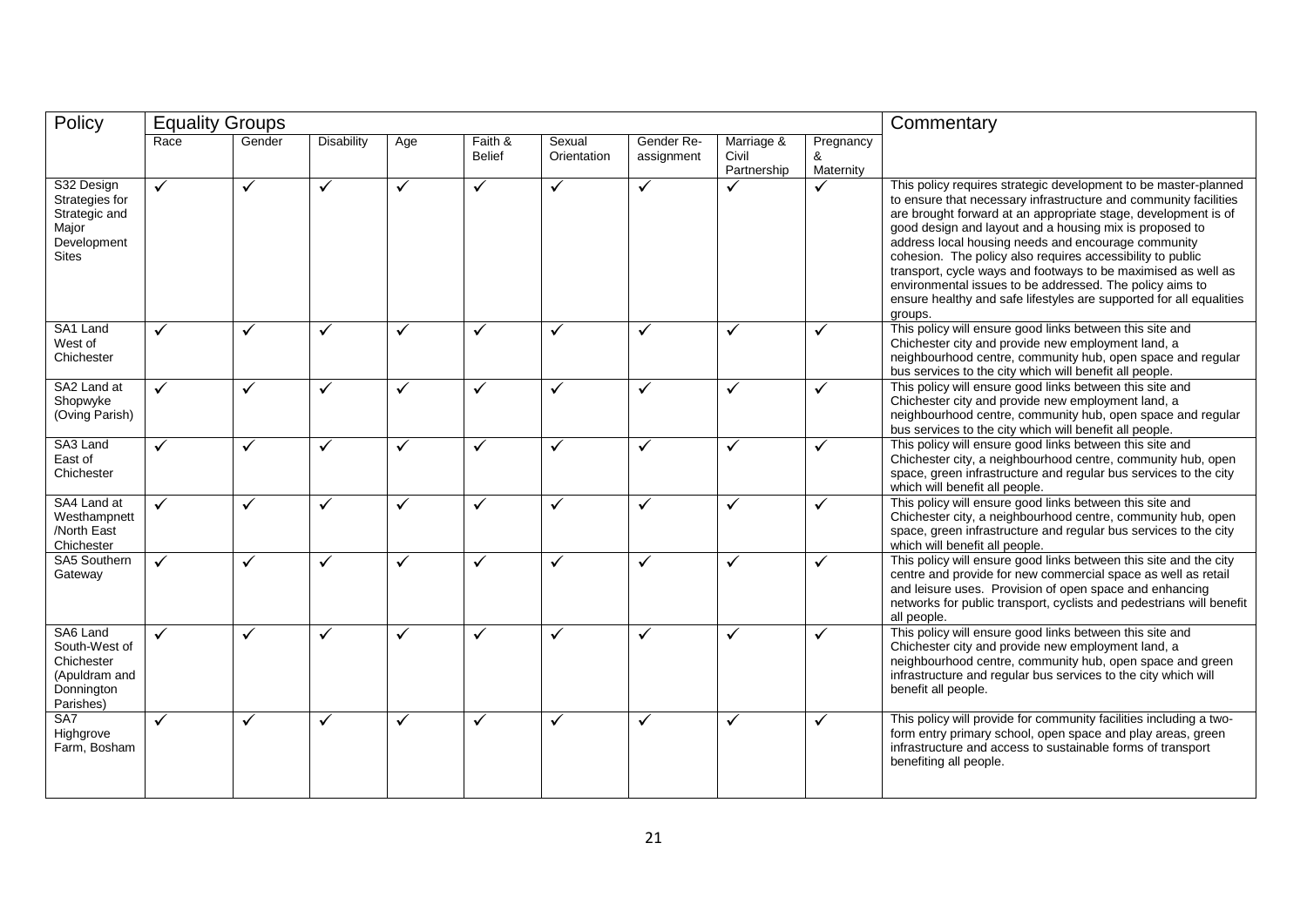| Policy                                                  | <b>Equality Groups</b> |              |                   |              |                          |                       |                          |                                    | Commentary                  |                                                                                                                                                                                                                                                                                                                                                                                                                                                                                                                                                                                                                             |
|---------------------------------------------------------|------------------------|--------------|-------------------|--------------|--------------------------|-----------------------|--------------------------|------------------------------------|-----------------------------|-----------------------------------------------------------------------------------------------------------------------------------------------------------------------------------------------------------------------------------------------------------------------------------------------------------------------------------------------------------------------------------------------------------------------------------------------------------------------------------------------------------------------------------------------------------------------------------------------------------------------------|
|                                                         | Race                   | Gender       | <b>Disability</b> | Age          | Faith &<br><b>Belief</b> | Sexual<br>Orientation | Gender Re-<br>assignment | Marriage &<br>Civil<br>Partnership | Pregnancy<br>&<br>Maternity |                                                                                                                                                                                                                                                                                                                                                                                                                                                                                                                                                                                                                             |
| SA8 East<br>Wittering<br>Parish                         | $\checkmark$           | ✓            | $\checkmark$      | $\checkmark$ | $\checkmark$             | $\checkmark$          | $\checkmark$             | $\checkmark$                       | ✓                           | This policy will provide new homes with specific provision to<br>meet specialised housing needs including accommodation for<br>older people. Provision of open space, play areas, green<br>infrastructure and community facilities will also be made for the<br>benefit all people.                                                                                                                                                                                                                                                                                                                                         |
| SA <sub>9</sub><br>Fishbourne<br>Parish                 | ✓                      | ✓            | ✓                 | ✓            | ✓                        | ✓                     | ✓                        | ✓                                  | ✓                           | This policy will provide new homes with specific provision to<br>meet specialised housing needs including accommodation for<br>older people. Provision of open space, play areas, green<br>infrastructure and community facilities will also be made for the<br>benefit all people.                                                                                                                                                                                                                                                                                                                                         |
| <b>SA10</b><br>Chidham and<br><b>Hambrook</b><br>Parish | $\checkmark$           | ✓            | ✓                 | ✓            | ✓                        | ✓                     | ✓                        | $\checkmark$                       | ✓                           | This policy will provide new homes with specific provision to<br>meet specialised housing needs including accommodation for<br>older people. This policy will also provide for community<br>facilities including a two-form entry primary school, a site for<br>local convenience shopping, open space and play areas, green<br>infrastructure and access to sustainable forms of transport<br>benefiting all people.                                                                                                                                                                                                       |
| SA11 Hunston<br>Parish                                  | $\checkmark$           | ✓            | ✓                 | $\checkmark$ | ✓                        | ✓                     | $\checkmark$             | ✓                                  | ✓                           | This policy will provide new homes with specific provision to<br>meet specialised housing needs including accommodation for<br>older people. Provision of open space, play areas, green<br>infrastructure, access to sustainable forms of transport as well as<br>community facilities will benefit all people.                                                                                                                                                                                                                                                                                                             |
| SA12 Land<br>North of Park<br>Farm, Selsey              | ✓                      | ✓            | $\checkmark$      | $\checkmark$ | ✓                        | ✓                     | $\checkmark$             | $\checkmark$                       | ✓                           | This policy will provide new homes with specific provision to<br>meet specialised housing needs including accommodation for<br>older people. Provision of open space, play areas, green<br>infrastructure, improved access links as well as community<br>facilities will benefit all people.                                                                                                                                                                                                                                                                                                                                |
| <b>SA13</b><br>Southbourne<br>Parish                    | ✓                      | $\checkmark$ | ✓                 | $\checkmark$ | ✓                        | $\checkmark$          | ✓                        | $\tilde{\checkmark}$               | ✓                           | This policy supports the allocation of land for new homes and<br>employment and community uses. Provision will be expected for<br>specialised housing needs to be met including accommodation<br>for older people, a two-form entry primary school, early years'<br>childcare provision, community hall/centre, expansion of doctors'<br>surgery plus small-scale leisure use, potential expansion of a<br>secondary school, open space and play areas, green<br>infrastructure and access to sustainable forms of transport.<br>These proposals will benefit all people, particularly the<br>younger and older age groups. |
| SA14 Land<br>West of<br>Tangmere                        | $\checkmark$           | ✓            | ✓                 | ✓            | ✓                        | ✓                     | ✓                        | ✓                                  | ✓                           | This policy will provide new homes with specific provision to<br>meet specialised housing needs including accommodation for<br>older people. Provision of community facilities including a new<br>village centre as well as enhanced recreation, open space,<br>primary education, health facilities, green infrastructure and<br>improved access links to the city will benefit all people.                                                                                                                                                                                                                                |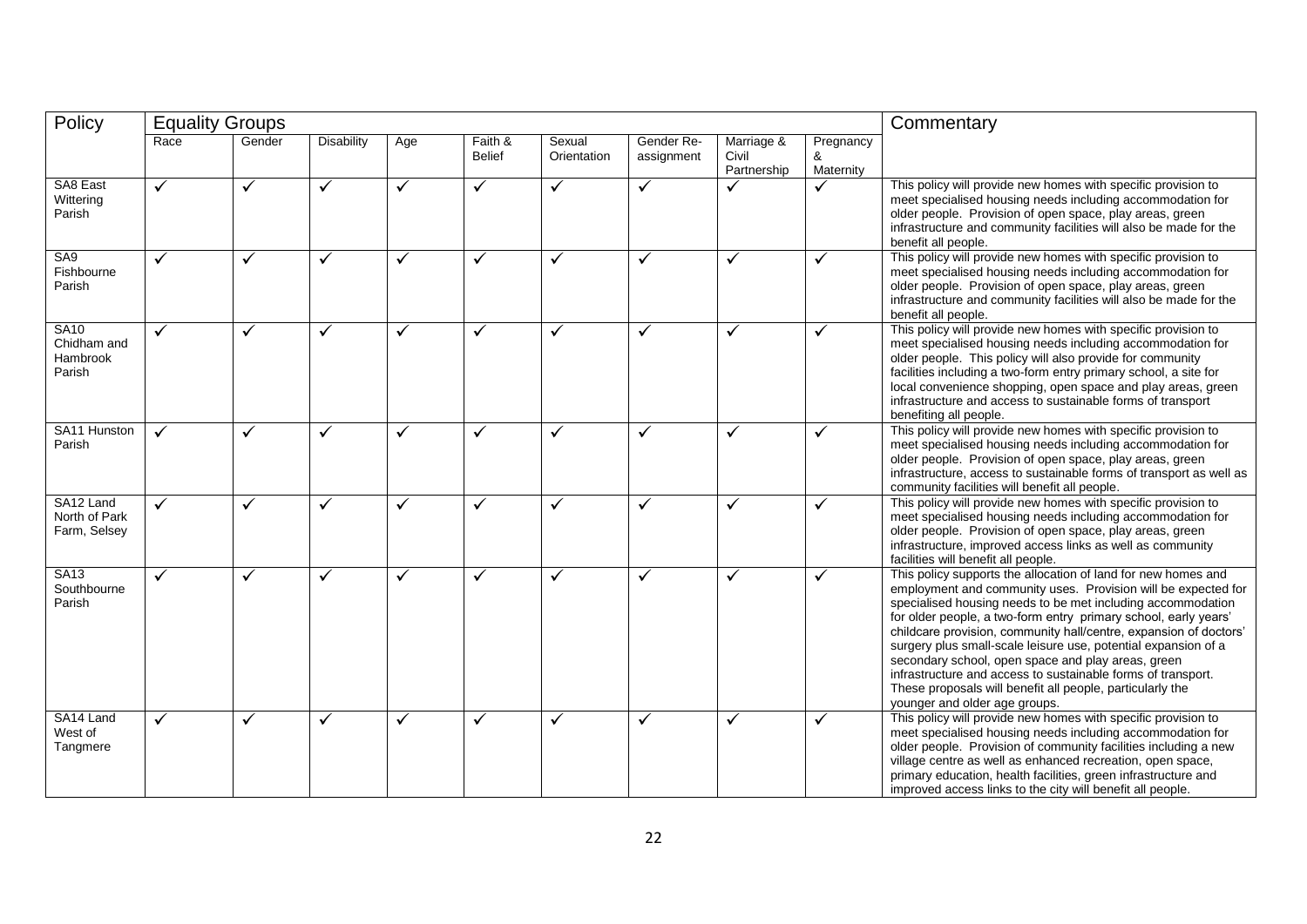| Policy                                                                                                 | <b>Equality Groups</b> |              |                   |              | Commentary               |                       |                          |                                    |                             |                                                                                                                                                                                                                                                                                                                                                                                                                                |
|--------------------------------------------------------------------------------------------------------|------------------------|--------------|-------------------|--------------|--------------------------|-----------------------|--------------------------|------------------------------------|-----------------------------|--------------------------------------------------------------------------------------------------------------------------------------------------------------------------------------------------------------------------------------------------------------------------------------------------------------------------------------------------------------------------------------------------------------------------------|
|                                                                                                        | Race                   | Gender       | <b>Disability</b> | Age          | Faith &<br><b>Belief</b> | Sexual<br>Orientation | Gender Re-<br>assignment | Marriage &<br>Civil<br>Partnership | Pregnancy<br>&<br>Maternity |                                                                                                                                                                                                                                                                                                                                                                                                                                |
| SA15 Land at<br>Chichester<br><b>Business</b><br>Park,<br>Tangmere                                     | $\Omega$               | $\Omega$     | $\overline{0}$    | $\checkmark$ | $\overline{0}$           | $\overline{0}$        | $\overline{0}$           | $\overline{0}$                     | $\overline{0}$              | This policy will provide for additional employment land. These<br>proposals will particularly benefit those of working age, and<br>indirectly benefit other equalities groups.                                                                                                                                                                                                                                                 |
| DM <sub>1</sub><br>Specialist<br>Housing                                                               | $\Omega$               | $\Omega$     | ✓                 | ✓            | $\overline{0}$           | $\overline{0}$        | $\mathbf 0$              | $\overline{0}$                     | 0                           | This policy supports proposals for specialist housing needs such<br>as older people, those with disabilities and student<br>accommodation and restricts the loss of existing specialist needs<br>accommodation thus directly protecting the disability and age<br>equalities groups.                                                                                                                                           |
| DM2 Housing<br>Mix                                                                                     | ✓                      | ✓            | ✓                 | ✓            | $\overline{0}$           | $\overline{0}$        | $\Omega$                 | $\overline{0}$                     | $\overline{0}$              | The policy sets out the housing mix required to address<br>identified needs and market demands for local communities<br>within the District. Alternative mixes are acceptable where local<br>needs demonstrate these are required. Since the policy<br>requirements are based on meeting local housing needs, the<br>needs of all people are met.                                                                              |
| DM3 Housing<br>Density                                                                                 | N/A                    | N/A          | N/A               | N/A          | N/A                      | N/A                   | N/A                      | N/A                                | N/A                         | The policy sets out the housing density that makes the best use<br>of land whilst achieving high quality, sustainable design. This<br>policy has little impact on equalities issues.                                                                                                                                                                                                                                           |
| DM4<br>Affordable<br>Housing<br>Exception<br><b>Sites</b>                                              | $\checkmark$           | ✓            | $\checkmark$      | ✓            | $\checkmark$             | $\checkmark$          | ✓                        | $\checkmark$                       | $\checkmark$                | This policy can potentially have a positive impact on all equalities<br>groups, particularly younger families, by providing them with a<br>good quality home that meets their needs. This is of particular<br>benefit to those with a local connection, and those on low<br>incomes where they cannot access market housing. It also helps<br>to encourage community cohesion, and reinforces<br>intergeneration cohesion.     |
| DM <sub>5</sub><br>Accommodatio<br>n for Gypsies,<br><b>Travellers and</b><br>Travelling<br>Showpeople | $\checkmark$           | ✓            | ✓                 | ✓            | ✓                        | ✓                     | ✓                        | ✓                                  | $\checkmark$                | This policy directly benefits racial and minority groups by<br>providing them with a permanent base on which to live. It also<br>has particular benefits for the young and old, by providing<br>locations accessible to schools and health facilities. This is<br>particularly important for these equality groups as at present,<br>they have poor health and educational outcomes compared to<br>the rest of the population. |
| DM <sub>6</sub><br>Accommodatio<br>n for<br>Agricultural<br>and other<br><b>Rural Workers</b>          | ✓                      | ✓            | ✓                 | ✓            | ✓                        | ✓                     | ✓                        | $\checkmark$                       | ✓                           | This policy directly benefits those in low income jobs who need<br>to be close to their place of work. It has economic<br>advantages in that it reduces the need to travel. Many rural<br>workers are from racial minority groups of working age, and thus<br>this policy has positive benefits for them.                                                                                                                      |
| <b>DM7 Local</b><br>and<br>Community<br>Facilities                                                     | $\checkmark$           | $\checkmark$ | ✓                 | ✓            | ✓                        | ✓                     | ✓                        | $\checkmark$                       | ✓                           | This policy benefits all equalities groups by protecting existing<br>community facilities. New and/or improved community facilities<br>must be easily accessible to all sectors of the community.                                                                                                                                                                                                                              |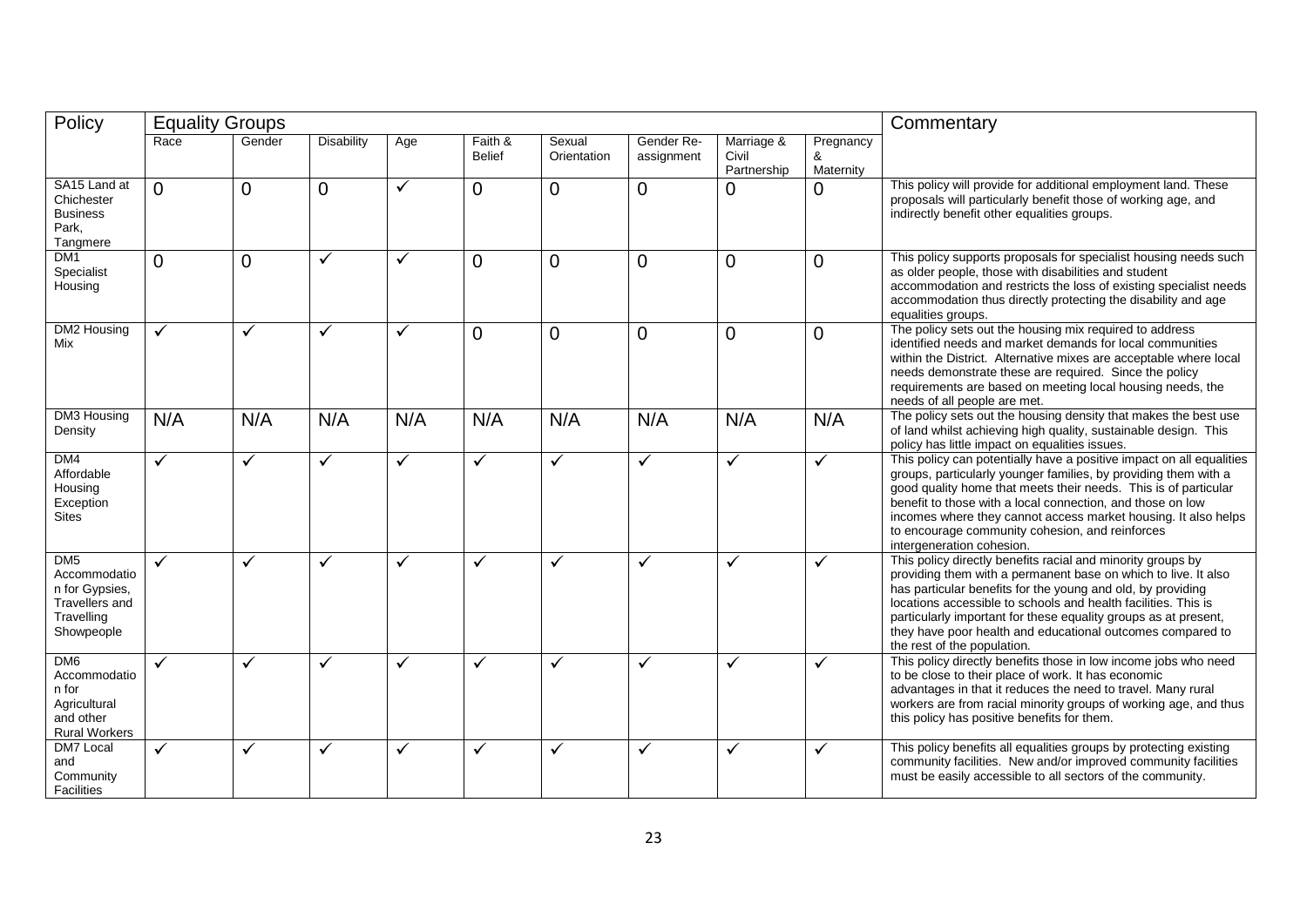| Policy                                                          | <b>Equality Groups</b> |              |                   |              |                |                |              |                      | Commentary     |                                                                                                                                                                                                                                                                                                                                      |
|-----------------------------------------------------------------|------------------------|--------------|-------------------|--------------|----------------|----------------|--------------|----------------------|----------------|--------------------------------------------------------------------------------------------------------------------------------------------------------------------------------------------------------------------------------------------------------------------------------------------------------------------------------------|
|                                                                 | Race                   | Gender       | <b>Disability</b> | Age          | Faith &        | Sexual         | Gender Re-   | Marriage &           | Pregnancy      |                                                                                                                                                                                                                                                                                                                                      |
|                                                                 |                        |              |                   |              | <b>Belief</b>  | Orientation    | assignment   | Civil<br>Partnership | &<br>Maternity |                                                                                                                                                                                                                                                                                                                                      |
| DM8<br>Transport,<br>Accessibility<br>and Parking               | $\checkmark$           | ✓            | $\checkmark$      | $\checkmark$ | ✓              | $\checkmark$   | $\checkmark$ |                      | ✓              | This policy benefits all equalities groups, particularly those with<br>mobility difficulties by ensuring that development is located in<br>accessible locations, and that development seeks to address<br>safety and environmental issues and encourage travel by modes<br>other than the private car.                               |
| <b>DM9 Existing</b><br>Employment<br><b>Sites</b>               | ✓                      | ✓            | ✓                 | ✓            | ✓              | ✓              | ✓            | $\checkmark$         | ✓              | This policy benefits all equalities groups by making best use of<br>existing stock of employment land and floorspace through<br>retaining suitable employment sites and encouraging their<br>refurbishment, upgrade and intensification so that modern<br>business needs can be met.                                                 |
| DM10 New<br>Employment<br><b>Sites</b>                          | $\checkmark$           | ✓            | ✓                 | ✓            | ✓              | ✓              | $\checkmark$ | $\checkmark$         | ✓              | This policy benefits all equalities groups through its<br>encouragement of new employment provision.                                                                                                                                                                                                                                 |
| DM11 Town<br>Centre<br>Development                              | $\checkmark$           | ✓            | ✓                 | ✓            | ✓              | ✓              | $\checkmark$ | $\checkmark$         | ✓              | This policy aims to continue to develop and enhance the retail<br>offer in Chichester city in order to retain its existing market share<br>and attract new trade, thus benefitting all who visit the town<br>centre.                                                                                                                 |
| DM12 Edge<br>and Out of<br><b>Centre Retail</b><br><b>Sites</b> | $\checkmark$           | ✓            | ✓                 | $\checkmark$ | ✓              | ✓              | $\checkmark$ | $\checkmark$         | ✓              | This policy benefits all equalities groups by requiring a set<br>criteria to be met before edge and out of centre retail sites will be<br>permitted for development. Any new development must not<br>adversely affect the vitality and viability of the city centre.                                                                 |
| DM13 Built<br><b>Tourist and</b><br>Leisure<br>Development      | $\checkmark$           | ✓            | $\checkmark$      | $\checkmark$ | ✓              | ✓              | ✓            | $\checkmark$         | ✓              | This policy aims to balance the provision of visitor facilities<br>against the need to safeguard the landscape character and<br>environment. The policy benefits all equalities groups by<br>encouraging new tourist accommodation and attractions<br>potentially extending the tourist season and benefitting local<br>communities. |
| <b>DM14</b><br>Caravan and<br><b>Camping Sites</b>              | $\Omega$               | $\Omega$     | $\overline{0}$    | $\Omega$     | $\Omega$       | $\overline{0}$ | $\Omega$     | $\overline{0}$       | $\overline{0}$ | This policy supports proposals for caravan and camping sites<br>thus enabling low cost holidays and therefore helping to provide<br>benefits for all equalities groups who are on low incomes.                                                                                                                                       |
| <b>DM15</b><br>Horticultural<br>Development                     | $\checkmark$           | $\checkmark$ | $\checkmark$      | $\checkmark$ | $\checkmark$   | $\checkmark$   | $\checkmark$ | $\checkmark$         | $\checkmark$   | This policy addresses a specific form of the horticultural<br>industry's local and specific need and provides related<br>employment opportunities.                                                                                                                                                                                   |
| <b>DM16</b><br>Sustainable<br>Design and<br>Construction        | $\Omega$               | $\Omega$     | $\Omega$          | $\Omega$     | $\overline{0}$ | $\Omega$       | $\Omega$     | $\overline{0}$       | $\overline{0}$ | This policy indirectly benefits all equalities groups by making<br>efficient use of scarce natural resources, thereby allowing future<br>generations to continue to have access to these resources.                                                                                                                                  |
| DM17 Stand-<br>alone<br>Renewable<br>Energy                     | N/A                    | N/A          | N/A               | N/A          | N/A            | N/A            | N/A          | N/A                  | N/A            | This policy has little impact on equalities issues.                                                                                                                                                                                                                                                                                  |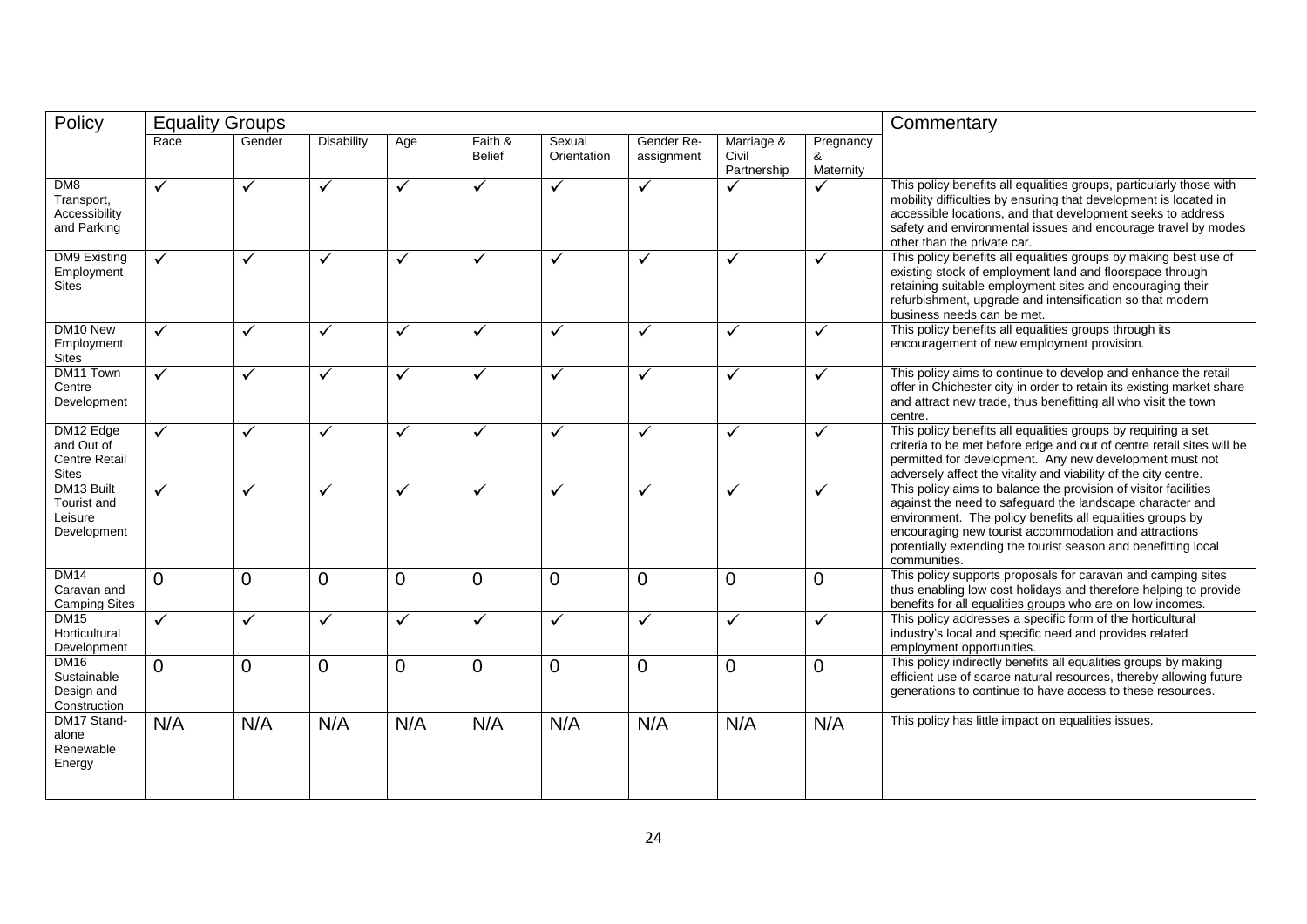| Policy                                                                                                            | <b>Equality Groups</b> |                |                   |                |                          |                       |                          |                                    |                             | Commentary                                                                                                                                                                                                                                              |
|-------------------------------------------------------------------------------------------------------------------|------------------------|----------------|-------------------|----------------|--------------------------|-----------------------|--------------------------|------------------------------------|-----------------------------|---------------------------------------------------------------------------------------------------------------------------------------------------------------------------------------------------------------------------------------------------------|
|                                                                                                                   | Race                   | Gender         | <b>Disability</b> | Age            | Faith &<br><b>Belief</b> | Sexual<br>Orientation | Gender Re-<br>assignment | Marriage &<br>Civil<br>Partnership | Pregnancy<br>&<br>Maternity |                                                                                                                                                                                                                                                         |
| DM18 Flood<br>Risk and<br>Water<br>Management                                                                     | 0                      | $\Omega$       | ✓                 | $\checkmark$   | $\Omega$                 | $\mathbf 0$           | $\overline{0}$           | 0                                  | $\Omega$                    | Restricting new development in areas of Flood Risk will ensure<br>that the population, especially the elderly and those with<br>disabilities will not be subjected to flooding.                                                                         |
| <b>DM19</b><br>Chichester<br>Harbour Area<br>of Outstanding<br><b>Natural Beauty</b><br>(AONB)                    | ✓                      | ✓              | ✓                 | $\checkmark$   | $\overline{0}$           | $\overline{0}$        | $\overline{0}$           | $\overline{0}$                     | $\Omega$                    | This policy helps protect the AONB so that its natural beauty is<br>maintained for all equalities groups to enjoy. It allows appropriate<br>development to support the economic and social wellbeing of the<br>area, which helps all equalities groups. |
| <b>DM20</b><br>Development<br>around the<br>Coast                                                                 | $\overline{0}$         | $\overline{0}$ | $\overline{0}$    | $\overline{0}$ | $\overline{0}$           | $\overline{0}$        | $\overline{0}$           | 0                                  | $\Omega$                    | This policy indirectly benefits all equalities groups by providing<br>recreational opportunities and potentially upgrading existing<br>footpaths and cycleways.                                                                                         |
| <b>DM21</b><br>Alterations,<br>Chage of Use<br>and/or Re-use<br>of Existing<br>Buildings in<br>the<br>Countryside | N/A                    | N/A            | N/A               | N/A            | N/A                      | N/A                   | N/A                      | N/A                                | N/A                         | This policy has little impact upon equalities issues.                                                                                                                                                                                                   |
| <b>DM22</b><br>Development<br>in the<br>Countryside                                                               | N/A                    | N/A            | N/A               | N/A            | N/A                      | N/A                   | N/A                      | N/A                                | N/A                         | This policy has little impact upon equalities issues.                                                                                                                                                                                                   |
| DM23 Lighting                                                                                                     | N/A                    | N/A            | N/A               | N/A            | N/A                      | N/A                   | N/A                      | N/A                                | N/A                         | This policy has little impact upon equalities issues.                                                                                                                                                                                                   |
| DM24 Air<br>Quality                                                                                               | 0                      | $\overline{0}$ | $\overline{0}$    | $\overline{0}$ | $\overline{0}$           | $\overline{0}$        | $\mathbf 0$              | 0                                  | $\overline{0}$              | All members of the community will benefit from this policy in an<br>indirect way.                                                                                                                                                                       |
| DM25 Noise                                                                                                        | 0                      | $\Omega$       | 0                 | $\overline{0}$ | $\Omega$                 | $\mathbf 0$           | $\overline{0}$           | 0                                  | $\overline{0}$              | All members of the community will benefit from this policy in an<br>indirect way.                                                                                                                                                                       |
| <b>DM26</b><br>Contaminated<br>Land                                                                               | N/A                    | N/A            | N/A               | N/A            | N/A                      | N/A                   | N/A                      | N/A                                | N/A                         | This policy has little impact upon equalities issues.                                                                                                                                                                                                   |
| <b>DM27 Historic</b><br>Environment                                                                               | ✓                      | ✓              | ✓                 | $\checkmark$   | ✓                        | ✓                     | $\checkmark$             | $\checkmark$                       | $\checkmark$                | This policy seeks to conserve or enhance the significance of<br>heritage assets for the benefit of the community, thus all<br>equalities groups will benefit directly.                                                                                  |